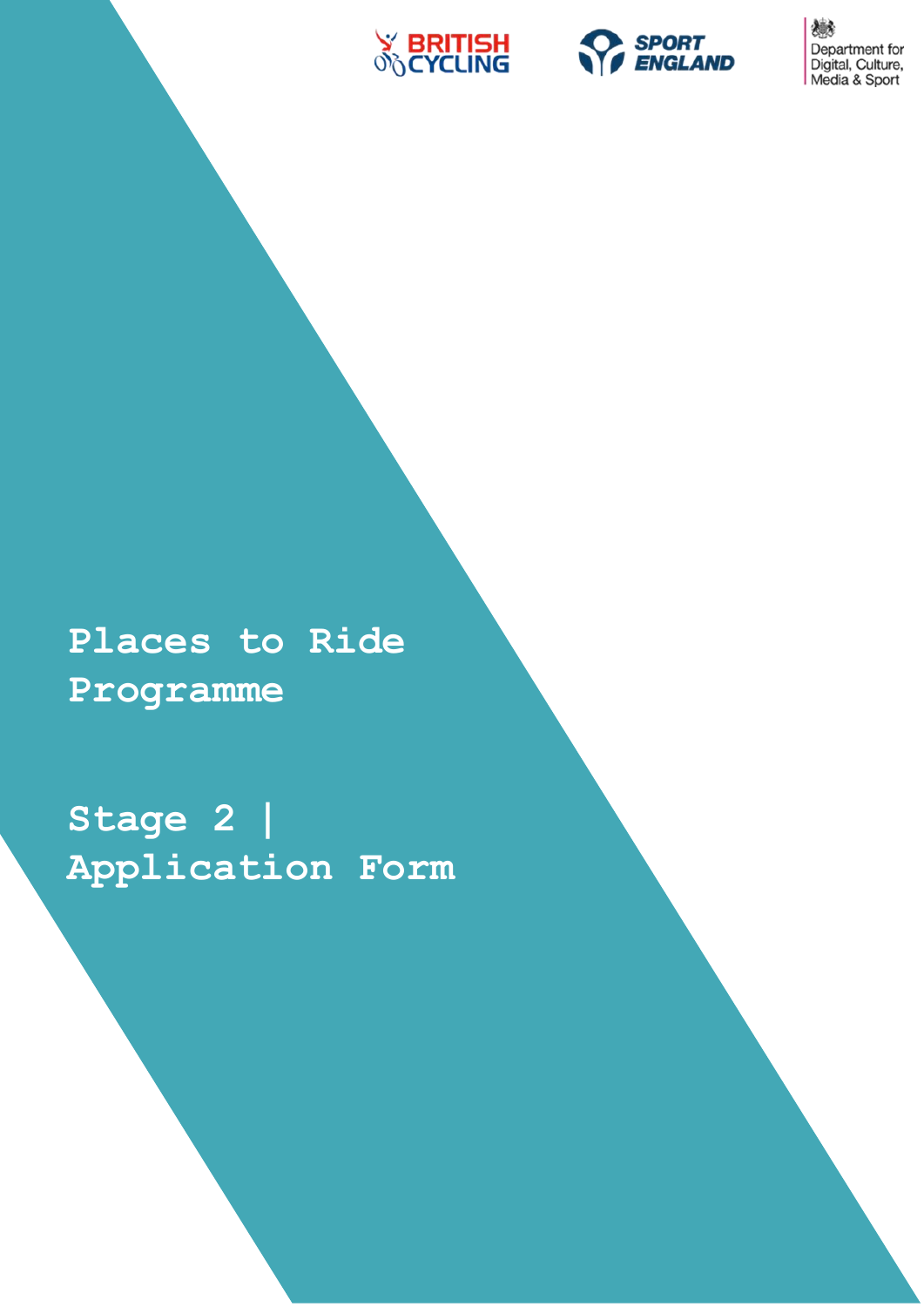Before completing your submission, please read the following information regarding Freedom of Information, Data Protection and Counter Fraud. You should only proceed if you are happy to comply with the requirements.

#### FREEDOM OF INFORMATION

As Sport England is a Public Body we must comply with The Freedom of Information Act 2000. The Act gives members of the public the right to request any information that we hold. This includes information received from organisations such as:

- grant applicants
- grant holders
- contractors
- people making a complaint

Some information is exempt from The Act, such as personal details. If information is requested under the Freedom of Information Act we will release it. If you think that information you are providing may be exempt from release, you should let us know when you apply.

#### DATA PROTECTION

When you submit an application, you will be required to supply some personal data to allow us to contact you and your organisation about your application. This personal data will be limited to name, organisation, and contact details.

Personal data is collected by Sport England who are the Data Controller.

Your personal data will be handled carefully, and in accordance with the General Data Protection Regulation and associated national legislation, including the Data Protection Act 2018

We will use the information you give us on the application form and in supporting documents for:

- Assessing applications
- Monitoring and managing your grant
- Evaluating our funding programme and the impact achieved
- Reporting anonymised statistics to Government

If it is lawful, necessary and proportionate for us to do so, we will share information with other individuals and organisations such as:

- Accountants, auditors and evaluators
- Other organisations or groups involved in delivering funded projects
- Other Lottery distributers and Government departments
- Other organisations for the prevention and detection of fraud.

If you have provided personal data about anyone other than yourself, please make sure the individual is aware that you are sharing their data with us.

More detailed information about the personal data we collect and use as part of the application process, including the rights you have in relation to your data can be viewed at the link below:

<https://www.sportengland.org/privacy-statement/>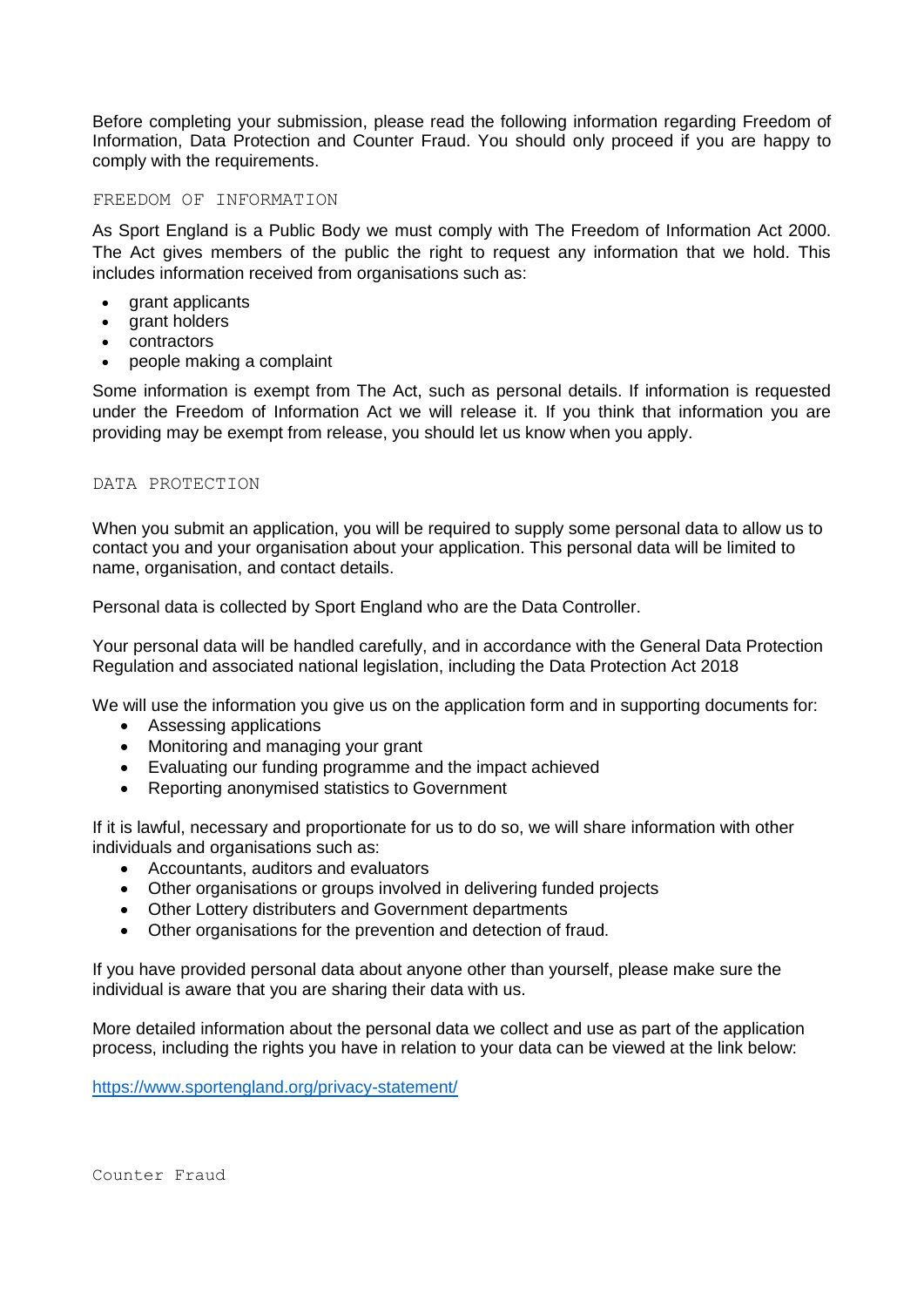Sport England take its role in preventing and detecting fraud very seriously and take a zero tolerance approach to those who seek to commit an act of fraud, theft, corruption or bribery against us.

We might use personal information provided by you in order to conduct appropriate identity checks. Personal information that you provide may be disclosed to a credit reference or fraud prevention agency, which may keep a record of that information.

It is the responsibility of the Organisation applying to ensure all information contained in the application is accurate. If you provide false or inaccurate information in your application or at any point in the life of any funding we award you and fraud is identified, we will provide details to fraud prevention agencies to prevent fraud and money laundering. If you are a company this will include the names of the Company Directors at the time of the fraud. You must undertake to inform all Directors, Trustees and Committee members of this notice.

We investigate all allegations of fraud and will act in accordance with Sport England's Counter Fraud Strategy relevant to grant-making which includes seeking both criminal and civil prosecutions. More information about our Counter Fraud Strategy can be found here: <https://www.sportengland.org/about-us/corporate-information/counter-fraud-policy-statement/>

Application Process

The application submission should be accompanied by agreed supporting evidence submitted. Timeframes for submission will be agreed with Sport England

Please review your Action Plan template and contact your Case Manager for more information on the programme objectives, aspirations and the criteria for decision-making.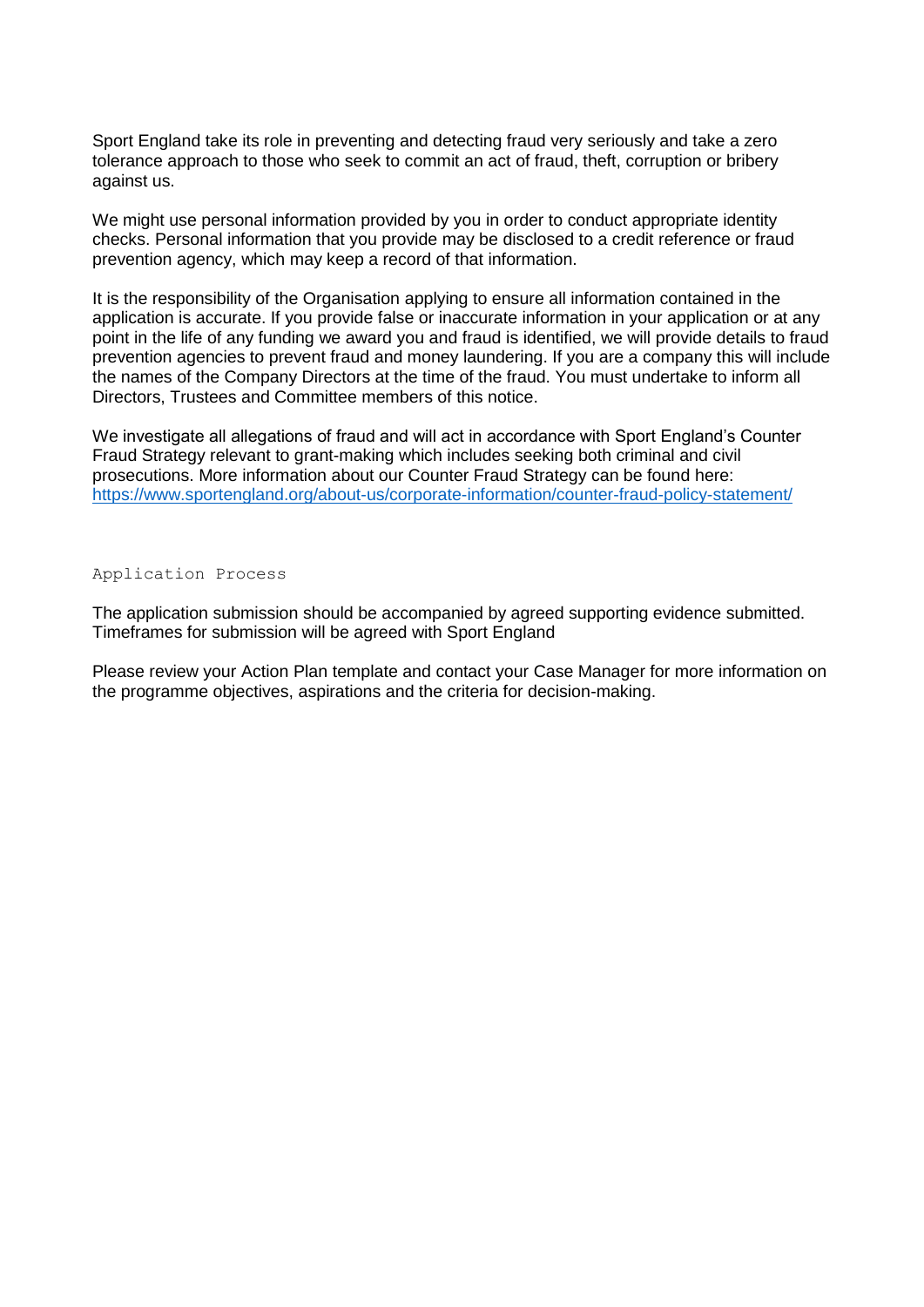# SECTION 1 | YOUR ORGANISATION

This section requests general contact details for your organisation and is essential for the accurate assessment and administration of your submission.

| Organisation name                                                                                            | <b>Newark and Sherwood District Council</b>                                            |
|--------------------------------------------------------------------------------------------------------------|----------------------------------------------------------------------------------------|
| Address (please note all<br>correspondence in regard<br>to this application will be<br>sent to this address) | Castle House, Great North Road,<br><b>Newark</b><br>Nottinghamshire<br><b>NG24 1BY</b> |
| <b>Organisation status</b>                                                                                   | <b>Local Authority</b>                                                                 |
| Company Number (if<br>applicable)                                                                            |                                                                                        |
| <b>VAT Registration Number</b><br><i>(if applicable)</i>                                                     | 118 1156 95                                                                            |

# Lead Contact for Submission

*(This will be the lead officer responsible for managing and reporting on any award offered, and for ensuring effective delivery of the submission.)*

| <b>Name</b>              | Richard Huthwaite                          |
|--------------------------|--------------------------------------------|
| Position in Organisation | Business Manager - Tourism                 |
| Email                    | Richard.huthwaite@newark-sherwooddc.gov.uk |
| <b>Telephone</b>         | 07866 008748                               |

| <b>Second Contact</b>                                  |                                    |  |  |
|--------------------------------------------------------|------------------------------------|--|--|
| (Organisation decision-maker, i.e. Director, CEO, etc) |                                    |  |  |
| <b>Name</b>                                            | Matt Lamb                          |  |  |
| Position in Organisation                               | Director - Planning & Growth       |  |  |
| Email                                                  | Matt.lamb@newark-sherwooddc.gov.uk |  |  |
| <b>Telephone</b>                                       | 01636 655842                       |  |  |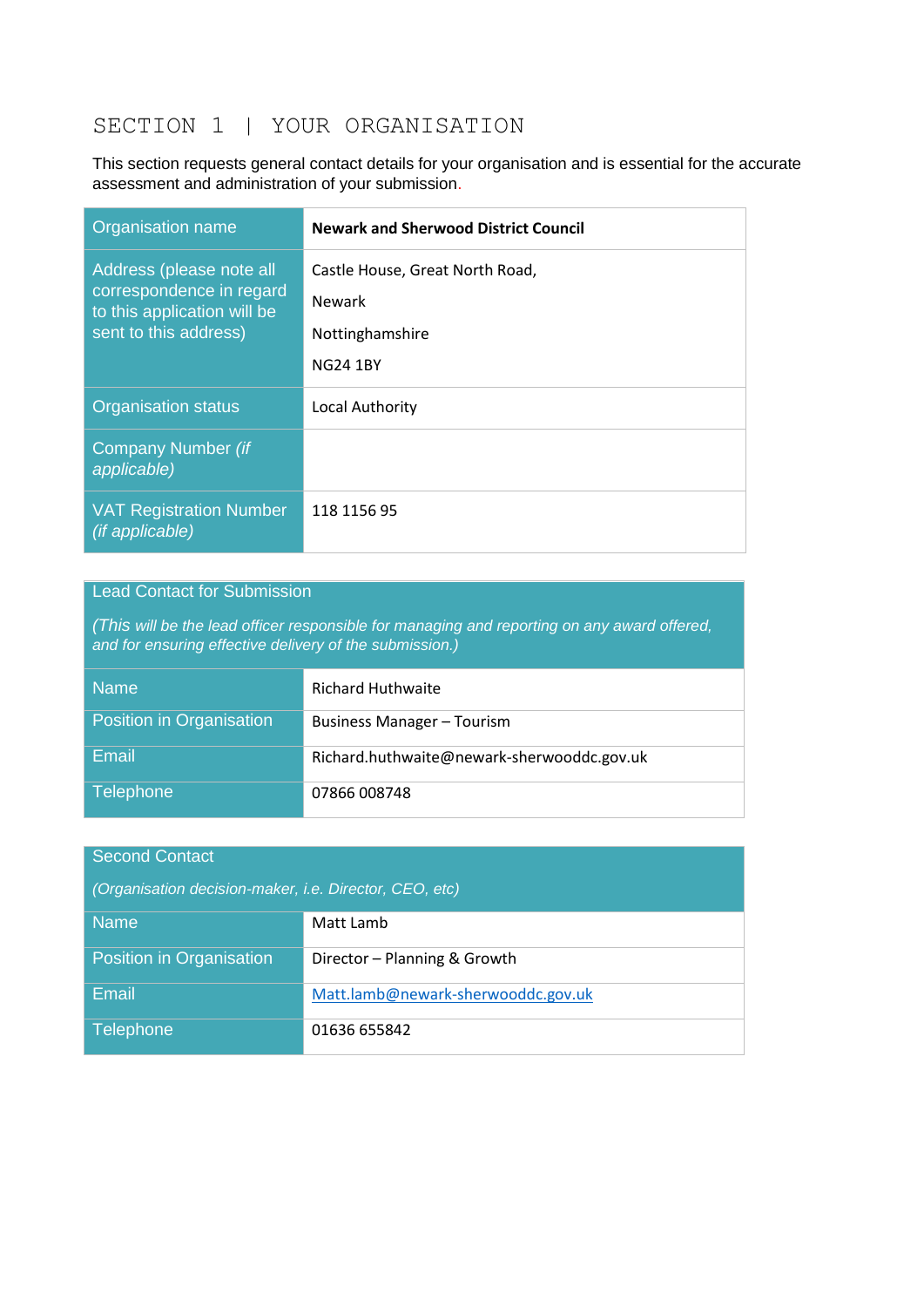# SECTION 2 | YOUR Project

Please describe your project, providing an overview of the scope of your project:

#### Project Description

The project will develop a family-oriented recreational cycling facility for all. Thoresby Vale, Edwinstowe (formerly Thoresby Colliery, the Midlands' last deep mine to close) is positioned in the heart of Sherwood Forest and forms part of a regionally significant regeneration programme by Harworth Group Plc. The cycling project will be delivered by Newark and Sherwood District Council and Harworth as master land developer, forming a central part of a new development that will have a total anticipated gross development value of approximately £170m on completion.

The Thoresby Vale development proposes 800 new homes, a new primary school, a new local centre (incorporating a retained Workshop heritage building), leisure employment uses, Country Park and zip wire. The country park comprises a 350 acre restored colliery tip, which will accommodate cycling trails. Delivery of the wider development has commenced, with the first homes to be occupied in December 2020. The wider development is scheduled to complete within the next decade.

Specific cycling facilities that will be developed through this major regeneration programme, designed to appeal to all ages and making the most of the sites natural assets, include the following:

- Family recreational cycling, walking and running trails;
- Cycling hub with bike hire and café overlooking learn to ride area (Modular Solution)
- Animated 'Learn to ride area' with progression designed into it
- Green Trail with some Blue opt in sections;

The trails will be almost a 'trim trail' for cyclists which will be accessible to all.

Additionally, it is proposed the Workshop heritage building – an historic retained asset, built during the Colliery's heyday - will accommodate complementary uses such as a bouldering/climbing wall for all abilities and a collection point for the Zip Wire which is envisaged to travel down from the summit of the Workshop heritage building.

Following an initial feedback call with British Cycling and Sport England the project team have reviewed the proposed scheme.

The elements of the initial scheme have now been revised taking into consideration the feedback received and the movement between stage 1 and our stage 2 proposed scheme are illustrated in the table below:

| Stage 1 Cycling specific elements         | Stage 2 Cycling Specific elements (revised<br>scheme) |  |
|-------------------------------------------|-------------------------------------------------------|--|
| Family recreational cycling, walking and  | Family recreational cycling, walking and              |  |
| running trails;                           | running trails;                                       |  |
| Cycling hub with bike hire and café       | Cycling hub with bike hire and café                   |  |
| overlooking learn to ride area (refurb of | overlooking learn to ride area (Modular               |  |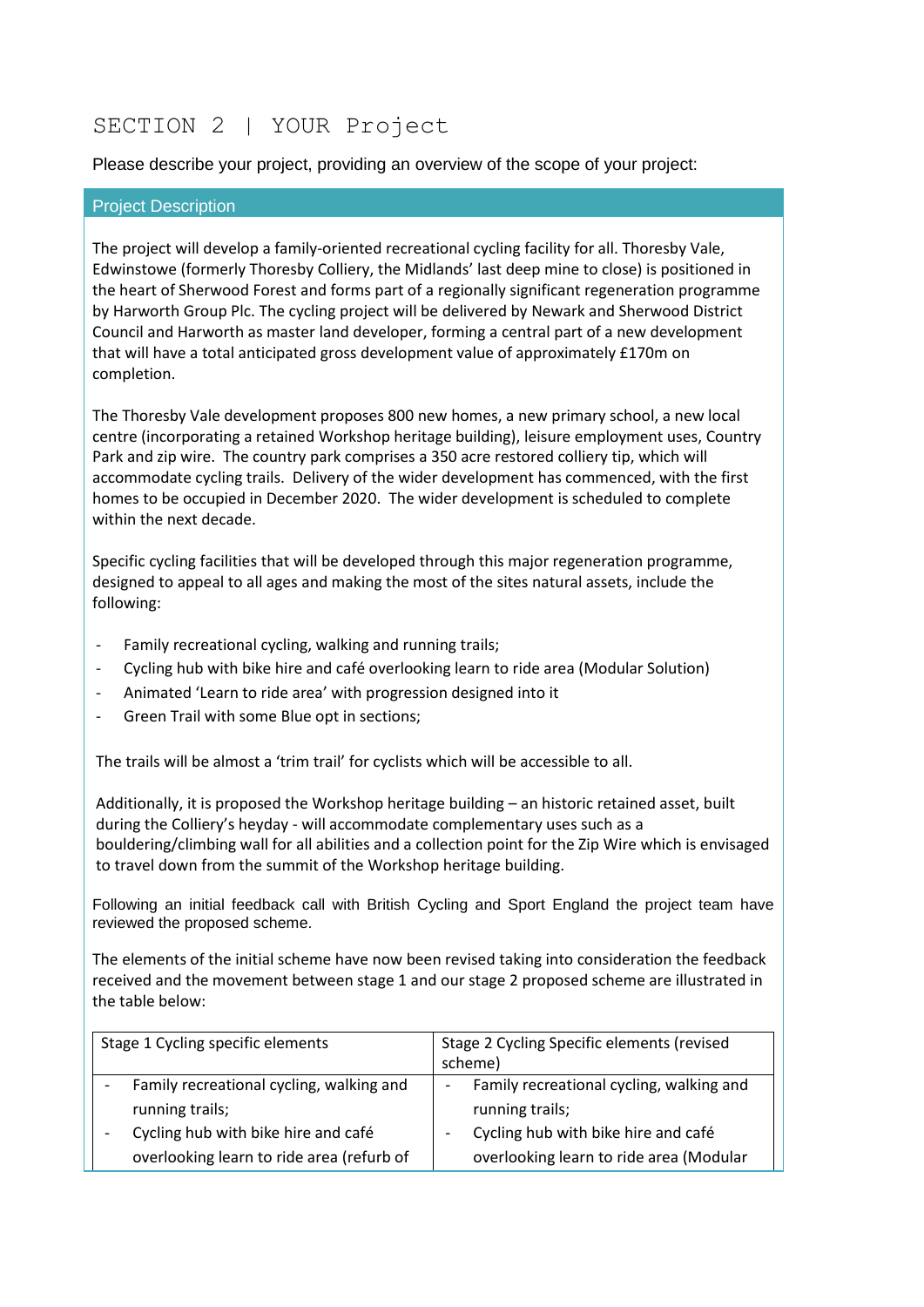| 'Workship Heritage Building')                |                          | Solution)                                 |
|----------------------------------------------|--------------------------|-------------------------------------------|
| Learn to ride area for young children        |                          | Animated 'Learn to ride area' for balance |
| Pump/play track for progression;             |                          | bikes.                                    |
| Green, blue and red cycle trails;            |                          | Small mini-road layout with a progressive |
| Skills area;                                 |                          | straight.                                 |
| Dual/slalom downhill (Not currently          |                          | <b>Small Pump Track</b>                   |
| available in the East Midlands);             |                          | Skills Zone                               |
| Accessible for all cycling trails (Currently | $\overline{\phantom{a}}$ | Green Trail with some Blue opt-in         |
| liaising with disability groups)             |                          | sections; which will be accessible to all |
|                                              |                          | including an out and back section to the  |
|                                              |                          | hub building.                             |
|                                              |                          |                                           |
| <b>Stage 1 Funding Application</b>           |                          | <b>Stage 2 Funding Application</b>        |
| £750,000                                     |                          | £150.000                                  |
|                                              |                          |                                           |

For the purpose of the stage 2 elements outlined above the project team wishes to convey that whilst the conversion of the 'Workshop' building would have been a good area to house the cycling hub the costs of such a refurbishment would have escalated the total project costs significantly which is why a modular solution has now been favoured.

Whilst the project has been rationalised the project team do not think that this will detract from the overall scheme nor does the project team think these reductions in scale will impact negatively on the outputs this project will achieve.

In the fullness of time the 'Workshop' building will be refurbished and house a number of complimentary leisure offers which will only enhance the cycle hub and drive lots of people to site to participate in activity.

The project team wishes to express to the Places to Ride programme board that due to the timing of this large scale development on the Thoresby Vale site that this project has capacity to be able to achieve a much grander cycling project should additional funding become available. Due to the timing of the delivery of the on-site infrastructure being in its infancy this means that the overall development remains fluid and flexible. Newark and Sherwood District Council and Harworth Group have the appetite to scale this project up should any additional funding become available through the Places to Ride Fund.

# **Programme Objectives**

**•** Inspired to Ride

Encourage more people from a range of different backgrounds regardless of gender, age, ability or ethnicity to engage with cycling in all its forms. We want to provide more opportunities for people to enjoy riding a bike in an accessible and inclusive environment; focusing especially on provision that responds to the needs of women and girls and people with a disability.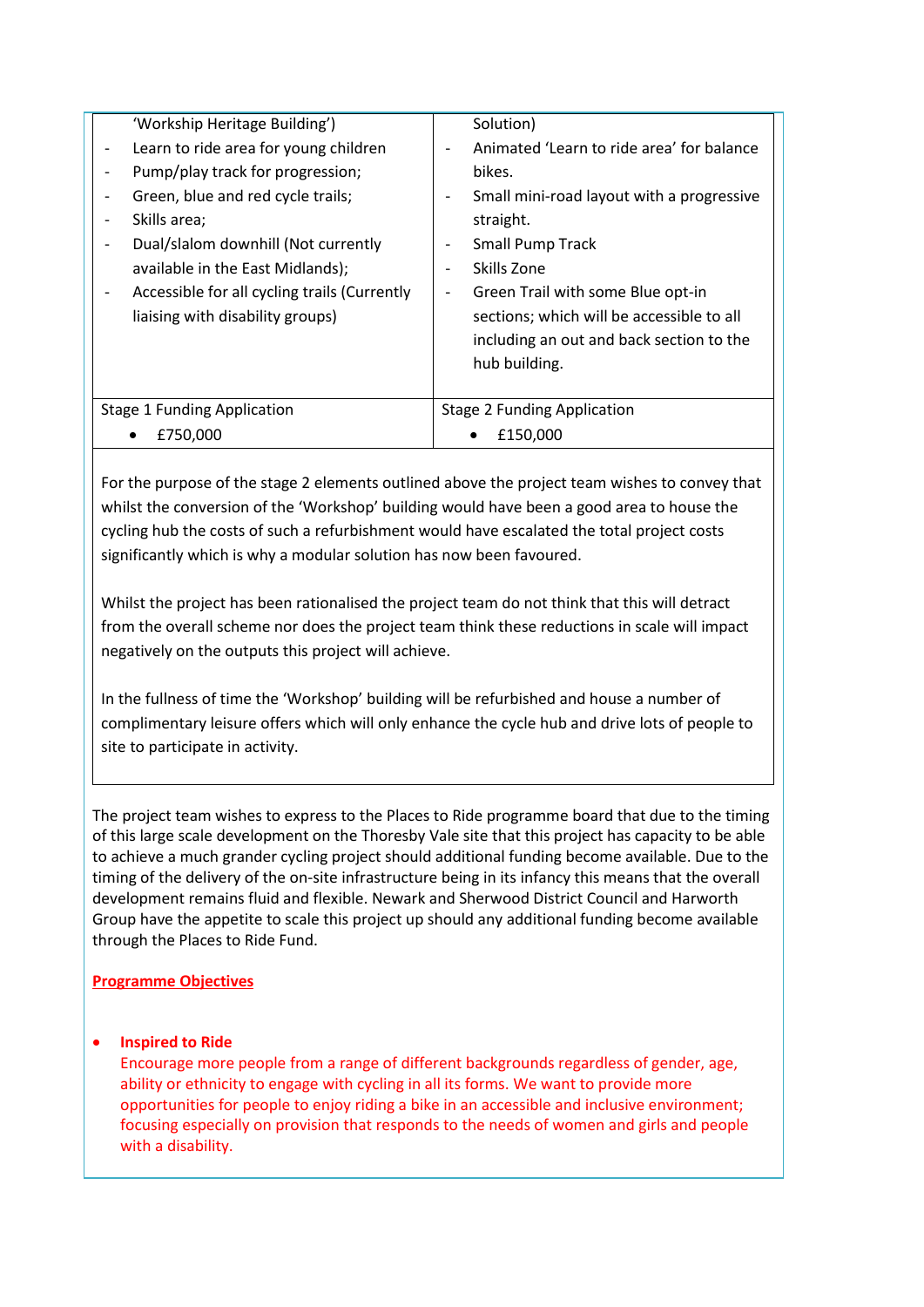The 'Learn to Ride' area and graded perimeter trail with opt in features will provide a variety of cycling opportunities for 'all'. The trails will be carefully considered and designed to allow cyclists of all abilities (including people with a disability) to enjoy time and time again. The project team have engaged with national cycling charity 'Cycling Projects' to ensure that this facility caters for all user types. As with Cycling Projects we will also gain input at design stage from Craig Grimes of Experience Community who facilitates slightly more technical off road disability cycling for the adventure cyclist.

From research and consultation the project team are acutely aware that some of the inherent barriers to participation are not the specific 'cycling' facilities but quite often the ancillary facilities such as toilets, café, storage, guidance and somewhere to keep warm and dry. In order to encourage participants from different backgrounds, gender, age ability or ethnicity the ancillary provision needs to be as good if not better than cycling offer. This is particularly prevalent when trying to encourage women and girls or people with a disability.

The project team will therefore endeavour to provide facilities that not only cater for the cycling needs but also wider needs of participants in order to provide a 'Best First Time Experience'.

As part of the cycling development plan for this facility a number of opportunities for both women and girls/people with a disability are being incorporated therefore this project will be established as strong community facility with opportunities for all.

#### **Connecting the community**

Invest in opportunities that connect local communities and address barriers to engaging with cycling. Recognise the wider benefits of riding a bike to enable societal benefits such as community cohesion, reducing social isolation and health and wellbeing.

Harworth will develop 800 new homes, a country park and community centre at Thoresby Vale, thereby developing an entirely new active community at the heart of the Sherwood Forest.

An opportunity therefore exists to develop social capital and community cohesion through cycling as an activity. Cycles and cycling are present in most people's lives in the UK without there necessarily being a formal link to 'sport' – the same cannot be said of any other sports. Therefore, as a societal force for good, cycling offers a unique opportunity to engage with a significantly larger section of the UK population than any other physical activity. In research carried out in May, we determined that recent sales of cycles (and gym equipment) have risen by over 600%. Whilst it is unlikely that these levels will be sustained in the long-term, retailers do expect sales of cycling equipment to remain at historically high levels. Cycling also has direct relevance to other key policy agendas ranging from transport, spatial planning and public health.

Cycling is emerging as a likely fore-runner in the Government's plans to support community sport and physical activity as part of post Covid-19 planning. This focus is not sport-led, rather a pragmatic response to social distancing challenges whilst using public transport. It is reasonable to assume that cycling infrastructure, cycling programmes and cycling promotion will play a much bigger part in public life and formal Government sport-policy over the coming years.

Beyond the new residential developments on site this facility through the 'cycling development plan' will engage with other neighbouring communities such as Edwinstowe, Ollerton and Boughton where barriers are already being broken down by the programmes that Active 4 Today (NSDC Leisure arm) are delivering around public health and well-being.

Whilst the aim will be to run some formalised programmes on site for various groups this site will, for the majority of the time be open access therefore the aim will be to create opportunities whereby people will engage in social activity through a self-starter style approach.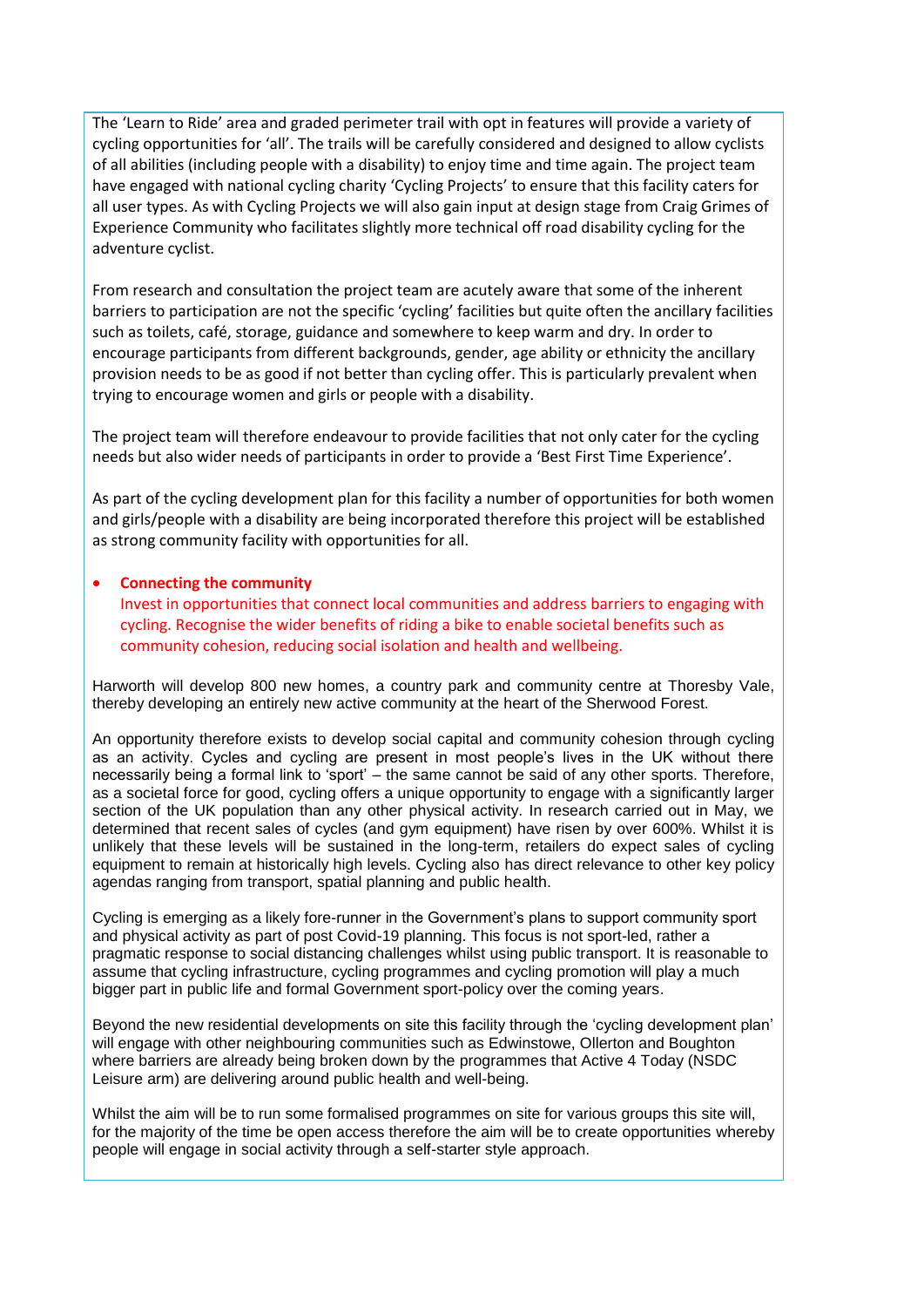#### **A Lasting Legacy**

Ensure we deliver a lasting legacy of active environments that provide high quality and affordable opportunities to engage with cycling now, that will continue to be deliverable in the future.

As this facility is based on the edge of Sherwood Forest and incorporated as part of a new residential zone the trails and learn to ride area will be open and accessible for people to enjoy for free. The facility will be able to be booked for regulated activity but this will be at significantly reduced affordable rates to remove many of the barriers associated to regulated activity; one being cost.

As this site is well placed within in a key strategic area for NSDC this location currently drives around 400,000 visits a year to neighbouring facilities within the vicinity of the forest corner. An expectation therefore exists that based on this throughput the facility will be well used by visiting customers and participants also, this will aid the sustainability of the facility and thus allow the operator to keep accessible to all in the way it is intended. In turn, the facility will complement and enhance the existing offer of Sherwood Forest for residents and visitors, helping to increase visitor numbers and dwell time to area, thus contributing to the strategic aim of boosting the local visitor economy

#### **Programme Aspirations**

 Deliver cycling facilities that are accessible by walking and cycling and are integrated into the local cycle network. This should be evidenced through the link to or inclusion in the Local Cycling and Walking Infrastructure Plan (CWIP) or other local sustainable transport strategy.

This project aims to provide a multi-use facility that connects newly developed infrastructure and residential, providing employment and physical activity opportunities introducing prospective cyclists from across the borough through engagement with Newark and Sherwood District Council, Active 4 Today and Active Notts initiatives; therefore increasing travel and activity opportunities for residents in surrounding communities.

Newark and Sherwood District Council and Harworth are committed to providing Active Travel links to and from the Thoresby Vale site and working with Nottinghamshire County Council. Providing quality links with wayfinding to surrounding communities such as nearby Edwinstowe, Ollerton and Boughton. The latter two are identified as target areas for Active Notts to increase physical activity among the 16+ category.

This project is also aligned to Nottinghamshire County Council's Local Cycling and Walking Infrastructure Plan (LCWIP). Active Notts have also corroborated that this facility aligns to their plans to make destination facilities more accessible to local community and wider population through appropriate wayfinding and messaging (Ref: Section 3. Document 3.2).

As part of the planning conditions for this development a 'Travel Planning co-ordinator' (TPC) has been appointed for this project. The role of the of the TPC has many different responsibilities such as; being a central point of contact for developers, residents and other stakeholders in relation to all travel planning, creating awareness to relevant stakeholders and deliver all the inherent benefits associated with a reduction in single occupancy journeys, deliver an overarching travel choices behaviour change campaign in order to encourage people to change perceptions around car use and sustainable travel; work with all stakeholders to ensure that full range of sustainable travel options are attractive and accessible including resident engagement and all the operators of the facilities on site.

Some of the specific areas of focus around Active Travel will be along the following points:

#### **Active Travel**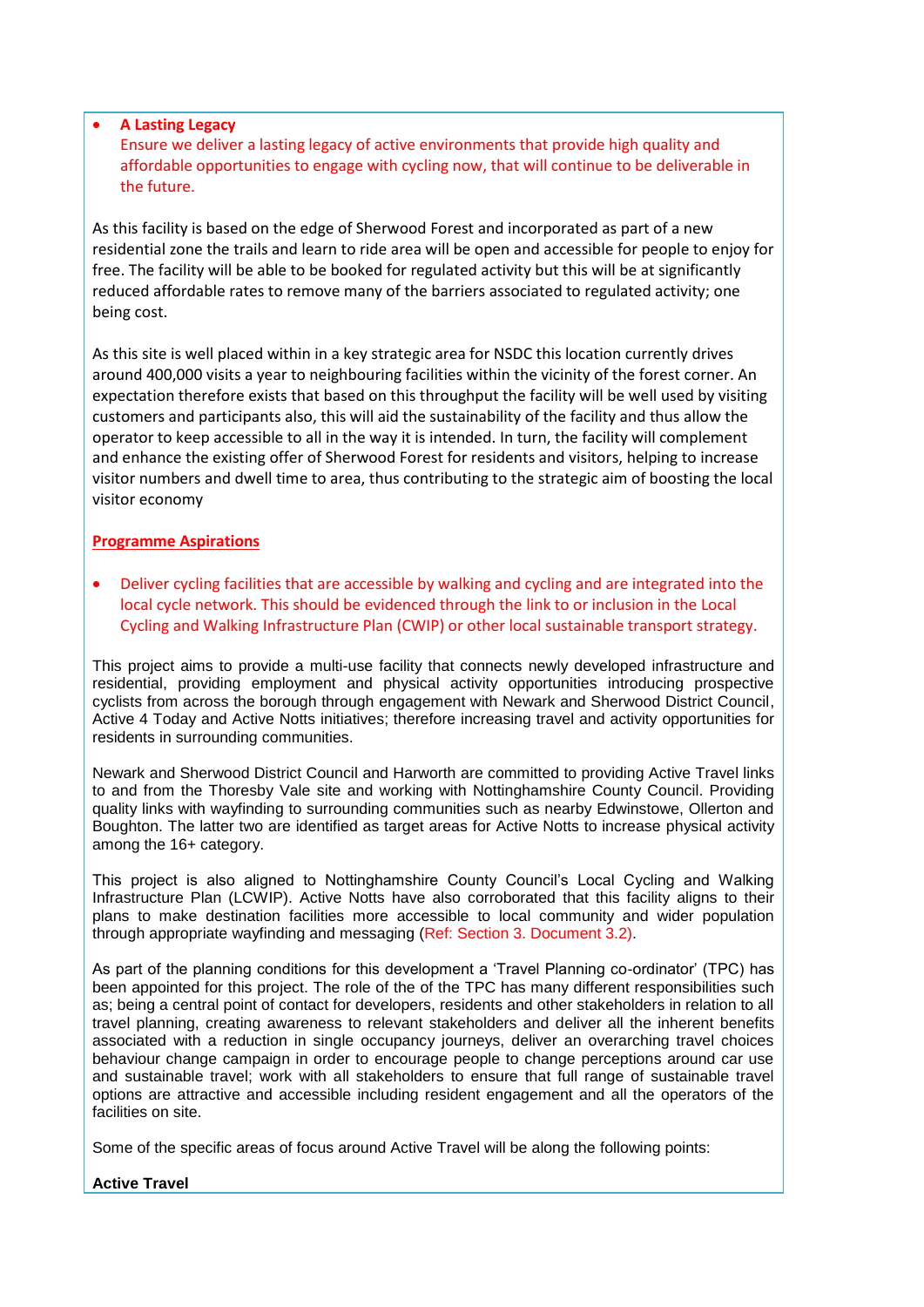- Travel Welcome Packs, given to residents by the Travel Plan Manager upon occupation;
- Arrange discount for residents of any on site hire schemes and services to encourage use and to raise awareness of their provision and everything going on at the Cycling hub
- Create opportunities to incentivise both residents and other local community users to participate in activity at the Cycling Hub facilities.
- Engage with local schools and or local education authority to highlight the benefits of the opportunities at this facility in order to drive participants to site.
- Working with the appointed operator of the cycling hub (yet to be confirmed), Active 4 Today and NSDC to ensure that specific elements of the cycling development plan are fulfilled and supported such as the annual cycling festival events and sportive
- Promotional information on the benefits of walking, cycling, public transport use, and car sharing, and the social, environmental and economic costs of each mode.
- A cycle route map to key destinations, with distances and journey times. The map will also show the location of any public cycle parking facilities, the cycle hub, routes and the learn to ride area.
- Organise biannual active travel promotion events on site in conjunction with NSDC, local cycling clubs, local bike shops etc to encourage cycling and create the mode as a social norm;
- Negotiate with key local small businesses to provide discounts for residents who travel to the store by sustainable modes;
- Organise and promote cycling maintenance course on site for residents run by local professional mechanic. If space is unavailable TPC will look for suitable local cycle shops;
- Encourage active travel to school and work amongst families and children through gamification challenges and provision of incentives;
- Deliver route planning sessions for residents and promote and deliver cycle training in conjunction with NSDC or a local provider;
- Provide residents with discounts for local cycle shops or national organisations e.g. Evans Cycles or Decathlon on bikes, servicing and equipment.
- Liaise with housebuilders and the Developer to remove barriers to cycling within the masterplan; Removal of severances, provision of secure internal or external cycle storage at each unit etc;

It is also envisaged that as part of the ongoing 5G work there will be an autonomous bus service that will travel from Ollerton bus depot which will allow people who are unable to access Active Travel opportunities or who do not own a car still to access the onsite facilities at Thoresby Vale.

As this site will include a new primary school the proposal is to engage with this school and other surrounding schools to promote activity, Active Travel through the usage of this onsite cycling hub.

 Support projects which prioritise creating opportunities to engage people who are new to cycling, especially considering access for women and girls, young people and people with a disability.

As already outlined in the 'Inspired to Ride' objective above this project whilst catering for all user types; we will specifically work with British Cycling's regional team and other partners to ensure that this facility specifically engages with and support the needs of women and girls, young people and people with a disability.

The project aim is to provide all round exceptional cycling facilities that remove some of the intimidation barriers associated with formal sport therefore making it suitable for newcomer's right through to experienced participants, with the expectation that this will increase the number of end users that will benefit from the scheme.

 Double the investment in community cycling facilities through working with projects that can contribute partnership funding to grow the investment in the activity and their local community.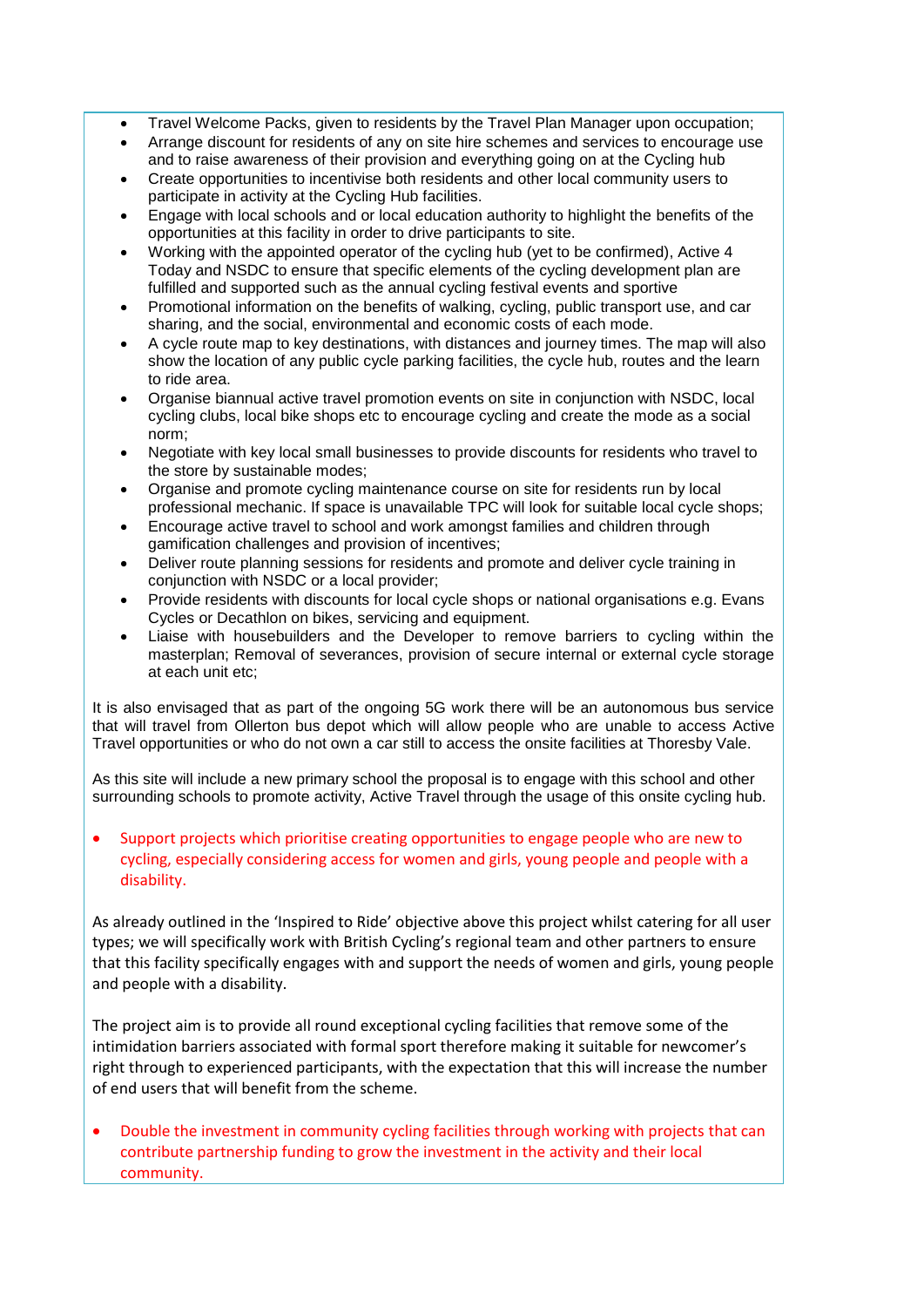With the wider development totalling £170m, including the creation of a brand new country park in which this facility sits, the opportunity to drive a positive return on social capital to the new residential zone and the wider community is embedded in this heart of this project.

The cycling elements that form part of this bid are the beginning of a larger scheme where the vision is to increase the volume of trails on site and the inclusion of other leisure uses such as a Zip wire, climbing wall, a series of walks and other uses including birdwatching; these uses remain at the core of the future developments at Thoresby Vale.

#### Support a balanced geographical spread of facilities across England.

The project team have researched other facilities for cycling in the vicinity; the, team are acutely aware that other locations such as Sherwood Pines and the National Trust Clumber Park site also offer cycling facilities of varying degrees.

Firstly the team would like to express that during our community consultation for this project some of the feedback leaned towards the fact that Sherwood Pines was often 'overused' and did not offer enough variation for all users.

Secondly, the project team have consulted directly with both Sherwood Pines and the National Trust about the plans for Thoresby Vale and we have developed a varied cycling offer that is different to both of those facilities and also will not detract from their offer; in fact in both cases it will complement what is proposed on both those sites.

Given the proximity of Sherwood Pines it is possible to travel between both facilities completely off-road through traffic free trails therefore we have opened up dialogue with Forestry England about creating the opportunity to share 'bike hire' facilities at both sites. The detail is yet to be finalised but essentially the idea being that participants that hire bikes at Thoresby Vale could offhire them at Sherwood Pines and vice versa.

During our discussions with both sites they have been extremely supportive which has been documented through emails of support (provided in our submission) and Graham Clark (Cycling Lead for the National Trust) has confirmed that this will support the ongoing development at the Clumber Park site.

# Align with the 2019 UCI Road World Championships event delivery – creating inspiration and engagement opportunities linked to the major event.

The 2019 Road World Championships have clearly been and gone and whilst Newark and Sherwood has hosted stages of the Tour of Britain in the past; so there is an appetite to possibly host large scale events in the future this facility is about inspiring people of all ages and abilities to get out and ride a bike.

The project team are discussing the opportunity to host some para-cycling trials on site periodically. Given that the design of this facility will be accessible and inclusive to all, the British Cycling Regional team are keen to explore the opportunity to host some development opportunities for the para-cycling athletes on funded programmes. Competitive opportunities for para-cycling athletes are few and far between therefore providing entry level events for these groups would suit the design of this facility and also the regional team at British Cycling.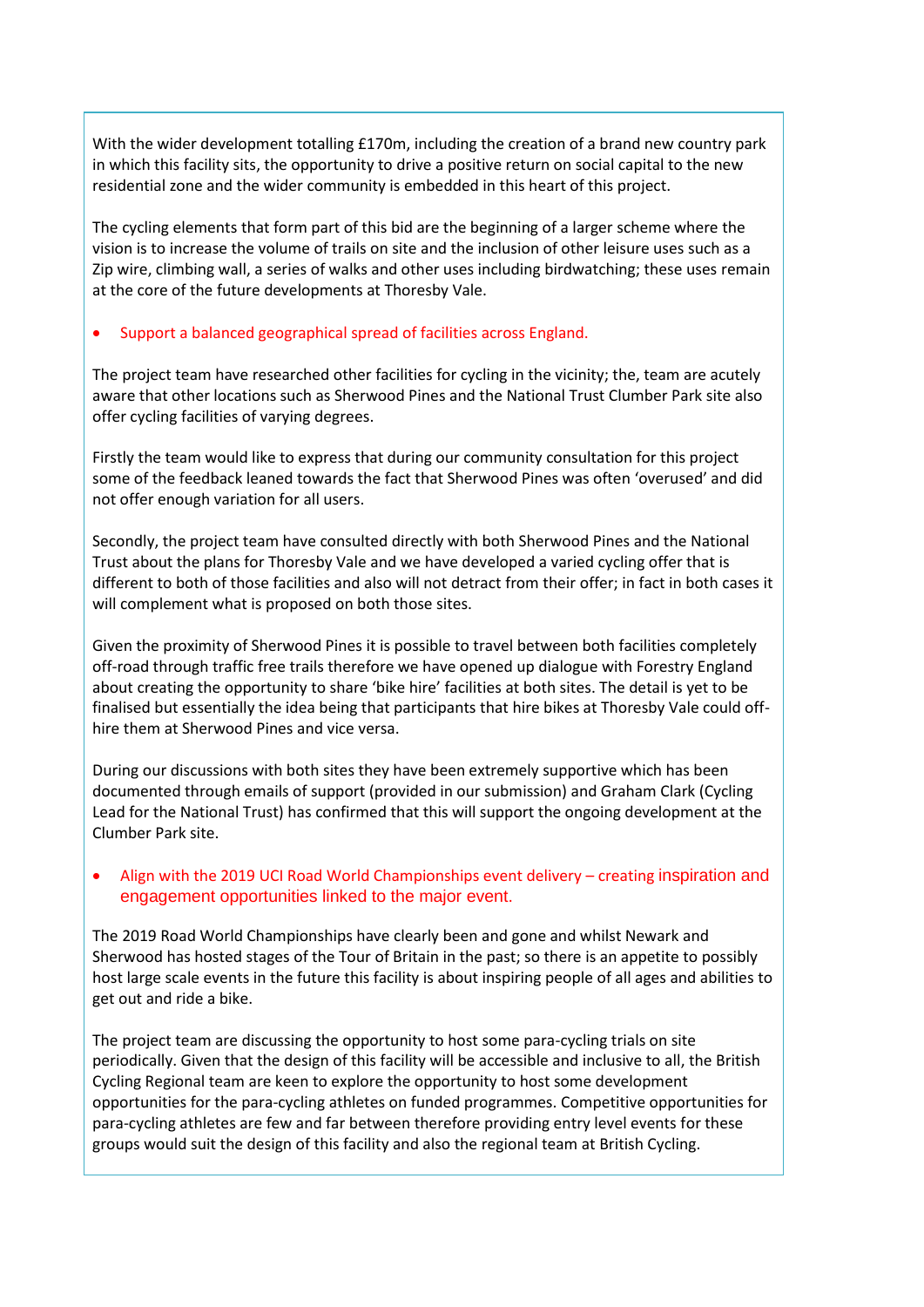Support a diverse range of projects including those which offer innovative solutions that respond to the needs of different consumers.

NSDC and Harworth Group plc are also project partners in the recently announced DCMS 5G rural testbed fund and this development will be 5G enabled. Opportunities exist through innovation with 5G technology in the area, further improving the value for money of this proposal and DCMS' original pilot programme.

Centred around the ancient Sherwood Forest, the focus of the 5G Connected Forest project will be to explore the potential for 5G applications in the preservation of forests and their environment, and in enhancing the experience of visitors to the forest and surrounding area.

From robotic environmental management and non-intrusive live monitoring of the health of a forest, to live AR and VR experiences for visitors of all ages, and inspiring public transport users; the project will also investigate business models that can enable operators to boost rural connectivity and create innovative applications with the potential for commercial development.

The project team are engaged with Ceren Clulow (Head of Digital) at Nottingham County Council and Nottingham Trent University to explore how the 5G testbed pilot can be embedded within this facility to assist with Data Capture and potentially in the fullness of time animating or activating the site to enhance its digital offer (Ref: Section 2 Document 2.6).

 Support projects that embrace efficiency and appeal to a broader consumer base through co-location with different sports or community facilities responding to local needs

As the cycling hub will be located in a new country park, along with 800 residential homes that will have direct cycle access to this facility the Thoresby Vale project is creating opportunities for 'Active Lives' through the creation of an active environment on this development. Along with the cycling hub the intention, in the fullness of time is to fill the 'Workshop' building with mixed leisure uses (climbing wall, soft play, café's, bar/eatery and zip wire) and some slightly more traditional community uses. The potential to also develop a medical practice on site is also still under discussion so opportunities to incorporate public health outcomes directly on site are still very much part of the vision and also form part of the 'Cycling Development Plan'.

# Why is your project needed?

Please provide a summary of why your project is needed.

This is simply why you have been motivated to apply. It will mean telling us more about your situation, the people you engage with through your organisation and who live in your community, and what they need. If you are asking for a large-scale request this should include information on the strategic need for your project.  

This project is needed to emphasise the 'active' nature of Thoresby Vale's new community providing the residential development, surrounding communities and diverse wide ranging visitors with engaging new opportunities to be active. Cycling is widely regarded as an activity for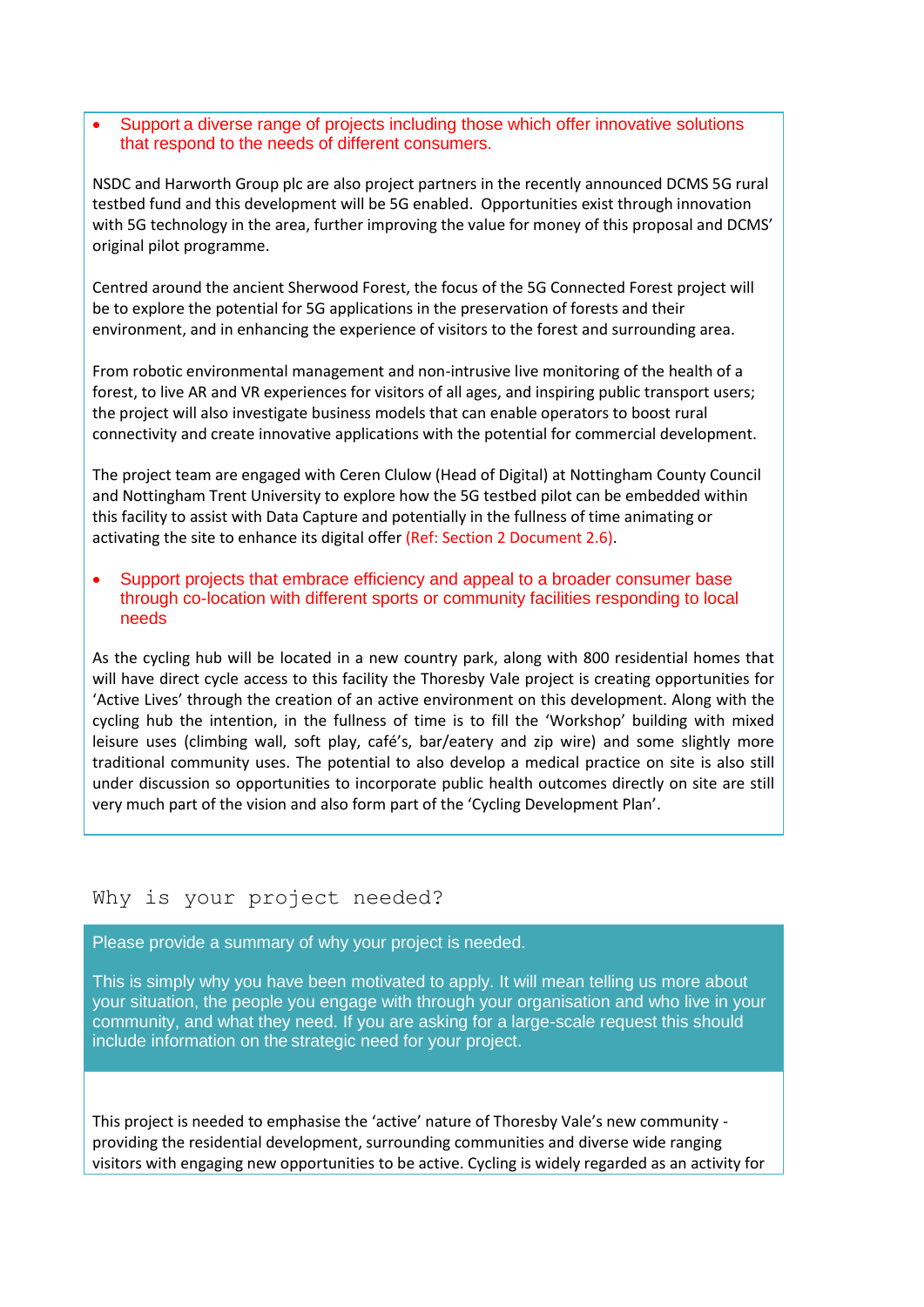all the family to enjoy together, with significant benefits for physical and mental health and wellbeing. It provides many opportunities for progression and talent pathway. It also provides a range of opportunities for volunteers.

# Covid - 19

The global pandemic has highlighted the many benefits cycling presents to support people's physical and mental wellbeing. Judging by the success of the government's heavily oversubscribed *Fix Your Bike Voucher Scheme*, significant numbers of people are returning to cycling or indeed are taking it up for the first time. Many will be unfamiliar to cycling on the highway which, even during quieter periods, can be off-putting and act as a barrier.

Mental wellbeing has come to the fore during the pandemic. There is no shortage of research demonstrating the benefits to mental wellbeing of regular physical activity.

Many other local authorities up and down the country are also encouraging people to cycle to work as an alternative to public transport and to driving.

[NSDC's Community Plan 2019](https://www.newark-sherwooddc.gov.uk/media/newarkandsherwood/imagesandfiles/strategiesandpolicies/pdfs/20190308CommunityPlan2019to23.pdf)-23 (Ref: Section 2. Document 2.0) sets out the strategic framework and its current policies. Spatial Policy 5 confirms the development of four strategic sites (including Thoresby Colliery) to meet the housing and employment needs of the District over the period. Policy ShAP4 allocates land at Thoresby Colliery as a strategic site for housing, employment land uses (10ha), a community centre comprising leisure, community and retail to meet local needs, and associated green transport and other infrastructure.

NSDC also have other strategic documents that support the top level objective in the NSDC Community Plan *"Improve the health and wellbeing of local residents"*; these strategic documents are as follows:

- NSDC Physical Activity and Sport Plan 2018 2021 The ambition is to *"improve access and participation for all and make physical activity and sport a part of everyone's life"* (Ref: Section 2 Document 2.2)
- Other related documents are the 'Forest Corner Masterplan' which is an emerging masterplan devised with the aim of improving facilities and visitor experiences in the vicinity of the Forest Corner (including Thoresby Vale). Tourism Strategy 2020 – 2023 which also re-enforces the importance of this area in terms of providing destination facilities for people to be active and visit the area which supports the local economy. Activity and physical well-being plays a huge role in this given the extent of the visitor attractions in the region.

Subsequently Notts County Council have also identified that this facility is aligned to their strategical document *'Getting Active Together 2017 – 2021'* (Ref: Section 2 Document 2.3). NSDC has also received a letter of support from the Strategic Director (Kerryn Chamberlin) at Active Notts outlining how this proposal also aligns to the strategic aims of Active Notts (See Letters of Support Folder 2.8).

Nearby Ollerton and Boughton sit within the top 10% and 30% most deprived areas of the country respectively (REF Section 2 Document 2.11)

This project builds on the benefits that the site's wider redevelopment will produce over the next decade:

 Onsite development of 800 new homes which will predominantly be aimed at family housing, with a 7.5% affordable housing mix across the site. This project will provide safe,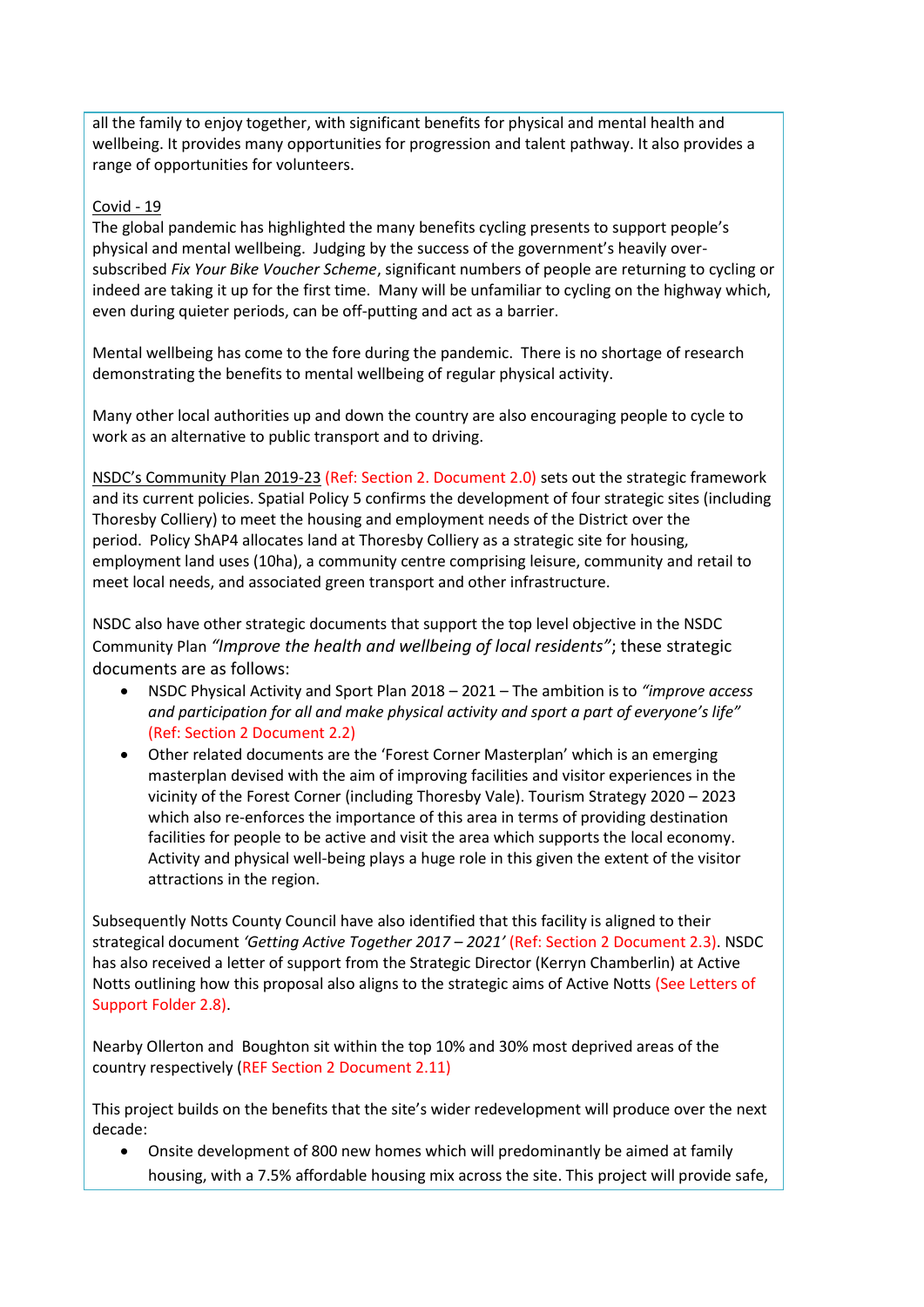traffic-free opportunities for families, young people, people with disabilities and the vulnerable to be active;

- Improved experience for regional, national and international visitors to the area, complementing the visitor offer of Sherwood Forest as a destination;
- Nearby Sherwood Pines MTB trails will be complemented by Thoresby Vale due to its topography and terrain. Working with the British Cycling Regional Team to ensure the two facilities complement and support one another, for example in the fullness of time Thoresby Vale will provide opportunities for gravity/downhill riders whereas Sherwood Pines doesn't; this project will include a simple, fun learn to ride area where children on balance bikes can learn the basics in line with British Cycling's Ready Set Ride programme. Therefore, the two centres will not directly compete with each other as they will offer different yet complementary active opportunities. An opportunity exists to also be able to rent a bike at Thoresby Vale and then drop it off at Sherwood Pines therefore giving participants the flexibility to off hire bikes and equipment at other locations. This would also be a flexible offer given to the operators at Sherwood Pines; this has been discussed and further details will be required once Thoresby Vale has an appropriate operator in place; and
- Connecting local communities via better infrastructure. Harworth, NSDC Planning department and Nottinghamshire County Council Highways department will work together to ensure best practice is met when developing suitable cycling and walking infrastructure on-site. Equally, NSDC and Harworth are actively engaging with stakeholders in the area including RSPB, Nottinghamshire County Council and Thoresby Estate to ensure that the site is connected to the wider communities of Edwinstowe and other local destinations such as RSPB Sherwood Forest Visitor Centre, which has benefited from significant investment in recent years.

Connected to the UK's four grand challenges, there is significant evidence that physical activity such as cycling can help to remedy many critical public health issues (e.g. sedentary behaviour, obesity and mental illness). However, public open space is often not fully utilised in association with new residential developments. This project challenges, through a user-centred approach, the benchmark for new public open spaces on developments across the UK.

# **Community Consultation:**

Newark and Sherwood District Council have carried out a wide ranging detailed community consultation to understand what the surrounding community want and need. An overview of the findings are below and the full results are detailed in *(Folder; Section 2 Document 2.7)*

- The vast majority of respondents identified as members of the public
- Most respondents already cycle a few times per week
- Access to a local, traffic-free cycling facility would definitely increase respondents' participation in cycling
- Current cycling facilities in the Sherwood Forest area are rated mainly as 'Satisfactory' or 'Good'
- Respondents mainly said they would use any new cycling facilities in the Sherwood Forest area 'Regularly' or 'Occasionally'
- Respondents' main motivations to become users of a new local cycling facility would be 'To improve my health and wellbeing' or 'To spend time with my family and friends'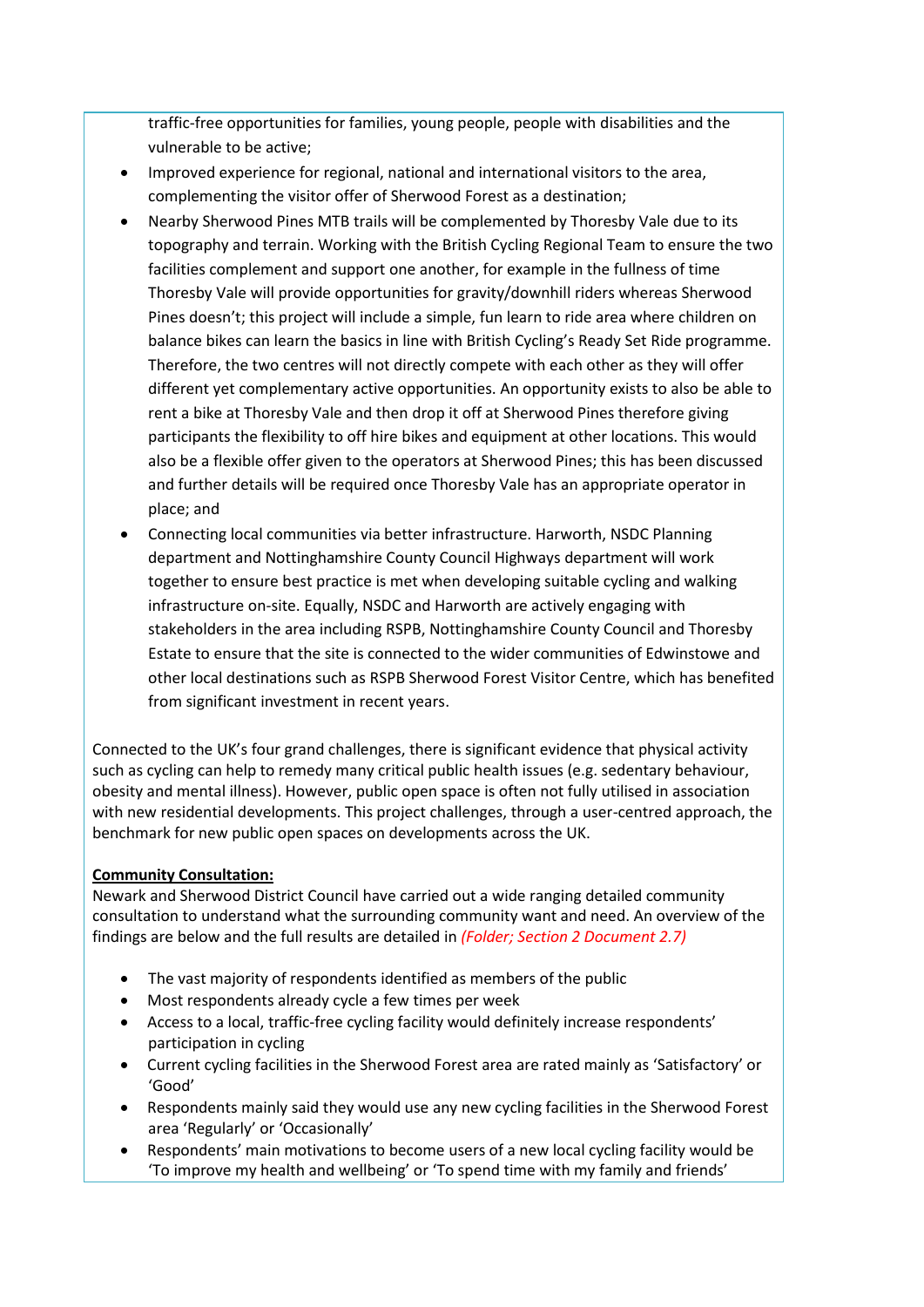- The majority of respondents would prefer to get involved in 'Casual recreational rides'
- The most important additional facilities would be 'Toilets'; 'Accessibility for all'; 'Car parking'; 'Safe cycle storage / parking'
- Respondents completing the survey on behalf of a group, club or organisation thought their members would use new cycling facilities in the Sherwood Forest area 'Very regularly'
- The main motivations for their members would be 'To improve their health and wellbeing' or 'To gain cycling confidence in a safe, traffic-free environment'
- Their members would potentially get involved in 'Organised recreational rides' or 'Casual recreational rides'
- The most important additional facilities for their members would be 'Accessibility for all'; 'Toilets'; 'Bike and equipment hire for all abilities'; 'Food and drink outlets'
- 29 free text comments were also provided.

The consultation also returned a number of additional comments and when we asked *"What would be your main motivations to become a user of a new local cycling facility?"* the following additional comment was returned:

*"Mountain bike trails are the imperative here! Sherwood Pines is over run and too busy, the audience for high quality engaging single track MTB trails is enormous and Thoresby pit tip has the elevation to create something really useful and attractive. Alongside high end red and black trails, blue and green trails would cater for families and children but importantly allow them to progress as their skills and confidence develops. There are loads of excellent trail centres in the UK, come of the first centres every created (in the world) are ours, we have a tradition and Sherwood Forest deserves to have more than just the Pines as a go-to trail centre."*

This comment re-enforces the *'need'* for additional, complementary facilities in the area and demonstrates that existing facilities are often too busy which detracts away from the customer experience; often putting people off from participating in cycling as an activity.

# The National picture

Public Health England, the NHS, Sport England, Active Notts, Newark and Sherwood District Council all have strategic documents which extol the benefits of cycling to the general population and the potential cost savings to the Exchequer of a healthier nation.

Furthermore, British Cycling states that it wants to continue, *"to ensure that cycling is truly inclusive."*

Following unprecedented levels of walking and cycling across the UK during the COVID-19 pandemic, in May 2020 the Government announced a [£2billion package to create new cycling and](https://www.gov.uk/government/news/2-billion-package-to-create-new-era-for-cycling-and-walking)  [walking initiatives](https://www.gov.uk/government/news/2-billion-package-to-create-new-era-for-cycling-and-walking) to relieve the pressure on public transport to boost greener, active transport.

In November 2020 the Government announced a further £175 million to create safe space for [cycling and walking](https://www.gov.uk/government/news/175-million-more-for-cycling-and-walking-as-research-shows-public-support) as surveys and independent polls show strong public support for high-quality schemes. These will give people more opportunities to choose cycling and walking for their dayto-day journeys, as part of wider government plans to boost active travel.

This project will help support the Government's aim to get more people cycling as part of their everyday lives thereby helping to reduce carbon emissions and improve health.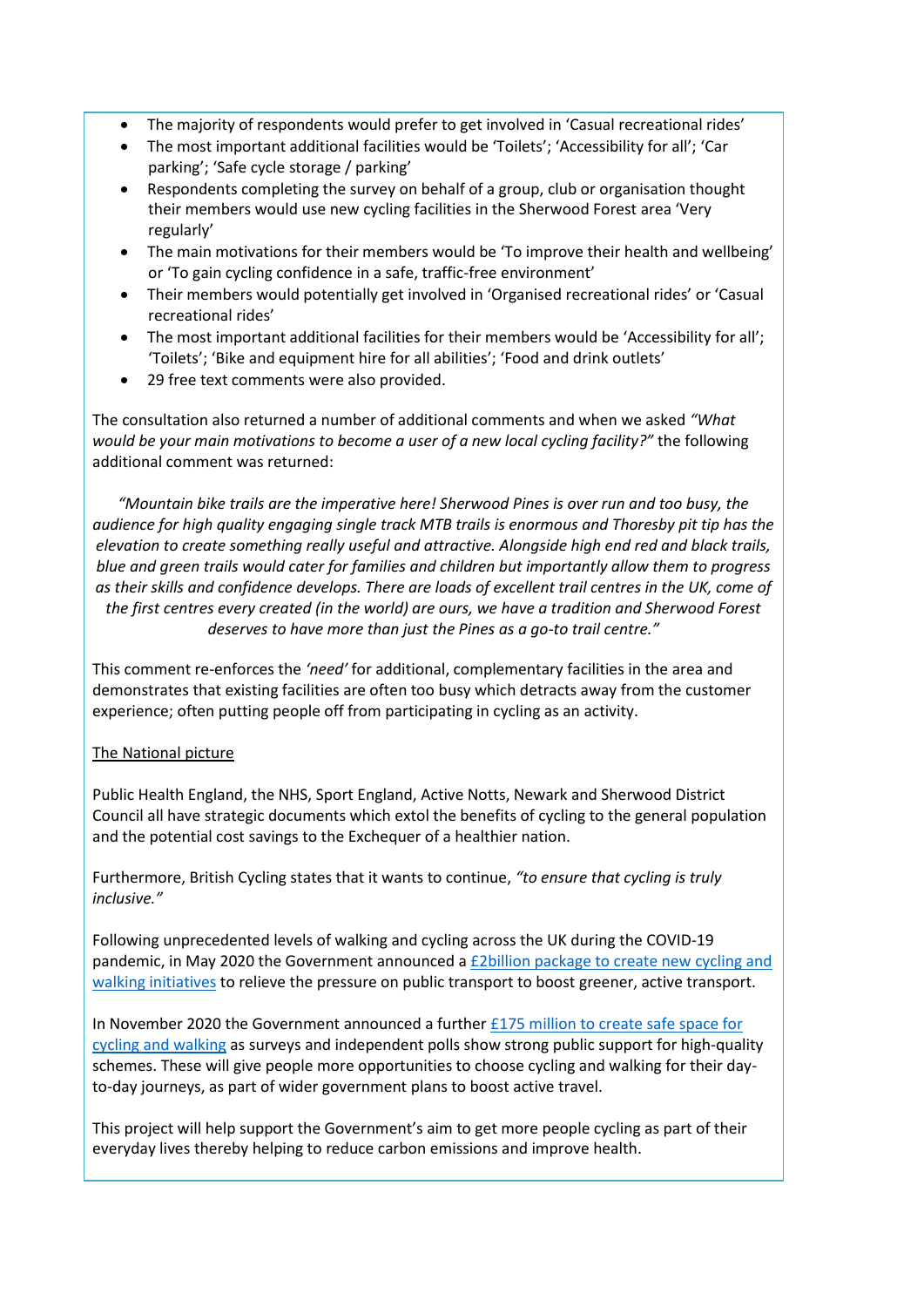Bicycle ownership amongst children, cycling to school and disability cycling statistics Just 6.6% of people with no disability cycled three times a week, compared to only 2.6% with a limiting disability.

In England 83% of children aged 5-10 own a bicycle, higher than for any other age group. (National Travel Survey 0608, figures from 2016/18). However less than 4% of them travel to and from school on a bicycle.

Just 2% of 5-10-year-olds, and only 4% of aged 11-16-year-olds cycled to and from school. For all 5-16-year-olds, just under 3% cycled to and from school. This is a higher figure than it has been since 1995/97 – it has ranged from 1% to 2% over this period – but involves so few children that year-on-year fluctuations should be viewed with some caution.

Statistics from [2019 National Travel Survey and Active Lives Survey.](https://www.gov.uk/government/collections/walking-and-cycling-statistics)

# **Cycling Projects** *(See Letters of Support Folder 2.8)*

We have spoken in detail with Ian Tierney of Cycling projects (A national disability cycling charity for Inclusive cycling) who have expressed that the this area of the East Midlands is of strategic importance for them to deliver 'Wheels for All' programmes. Cycling Projects are in the final stages for delivering a pilot for 'Inclusive Bikeability' tuition. Cycling Projects would ideally like to run this pilot on a traffic free facility similar to Thoresby Vale. Cycling Projects have run sessions based at Harvey Hadden Cycle Circuit in Nottingham; however this has not been as successful as it could be therefore they have identified this area being of Strategic need.

#### **Experience Community** *(See Letters of Support Folder 2.8)*

Similar to Cycling Projects we have engaged with Craig Grimes of Experience Community (a dedicated off road inclusive cycling organisation catering for the slightly more technical aspect of disability cycling. Experience Community have set up a dedicated facility at Leeds Urban Bike Park however; Experience Community is also looking to set up satellite facilities at strategic locations across the UK. Craig Grimes has again similarly to Cycling Projects identified this area of the East Midlands as being of strategic importance. This facility would provide both Cycling Projects and Experience Community with the necessary facilities to deliver their respective disability cycling programmes.

# **Volunteers**

As part of the ongoing work included in the Cycling Development Plan the aim will be, at some point to create a community recreational cycling club attached to the facility. This will create opportunities for volunteers. It is noted from research carried out that one volunteer enables up to eight participants to be active. Volunteering is also linked to an increase in one's self-efficacy, self-esteem, emotional well-being and resilience. As well as the opportunity to create a community club other opportunities for volunteers will be prevalent at this facility as a lot of the activity will be self-generated; British Cycling's Breeze Champions, for example will be able to access these facilities to start and finish social female only rides which are all completely reliant on volunteers with input from British Cycling. Clubs will be able to host training and events at this facility which will also create opportunities for volunteers.

Through the work that Active4Today (A4T) facilitates with local communities they are engaged on a multitude of levels to embrace and encourage people to volunteer to support their local community in any way they can. A4T currently employs an Active Lifestyles Officer and an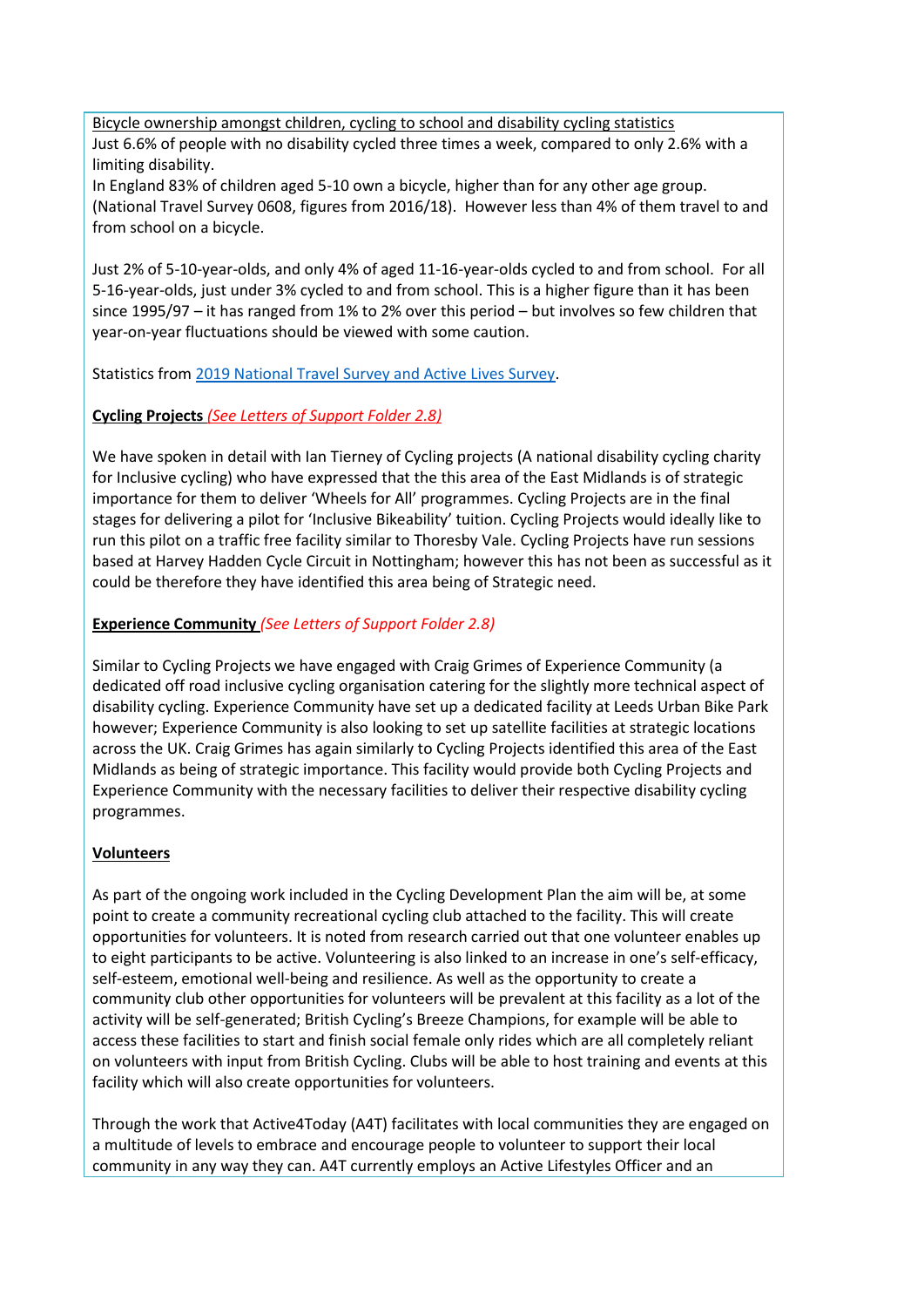Inclusion Officer and developing volunteers to support activity across the District.

# What will you achieve as a result of the project?

Please provide a summary of what you hope your project will achieve.

This is about the difference your project will make. It will mean telling us more about how the project will benefit the people you want to engage and the community. You'll describe what you want to do and how that will meet the identified needs.

The opportunity exists to create a family-oriented recreational cycling facility for all (young children, novice first timer's right up to experienced cyclists); the hub is also proposed to be fully accessible for users with complex needs.

There are currently 17 British Cycling affiliated clubs (Section 3 Document 3.1) within a fifteen mile radius of the site, with approximately 1,400 members - of which four are Accredited Go-Ride Clubs (specifically set up to cater for children and be more family-friendly) with a combined membership of 552. We are working with British Cycling's East Midlands Cycling Delivery Manager and Regional team to ensure that we not only sustain these clubs but also grow them in line with the Delivery Manager's regional aims and objectives.

This project is predominantly a family-oriented, recreational (mass market) facility to encourage people to take up or rediscover cycling. The site also lends itself to some challenging off road cycling, due to the gradients which allows for some gravity-style events (downhill or dual slalom). This places the facility as the only one in the East Midlands (according to British Cycling representatives) with the ability to offer this type of cycling, which differentiates it from and complements existing nearby facilities.

As well as a cycling provision, the project will also create a very friendly unintimidating social gathering environment for friends, families and visitors of all ages and abilities with opportunities for people to be active who would perhaps not otherwise have had the propensity to do so. Working with British Cycling and other stakeholders, we will provide volunteering opportunities through club sessions or events. Sport England research suggests that one volunteer enables eight participants into activity. Volunteering supports increased self-efficacy, self-esteem, emotional wellbeing and resilience.

With a new primary school being built on the site in the fullness of time, we will be engaging with them throughout to ensure that cycling/active travel is embedded from the outset with cycling provision and connected routes to and from the school (these are already outlined in the site masterplan), the cycling hub and residential housing.

The Thoresby Vale masterplan is currently being updated and Harworth are keen to investigate how Active Travel opportunities can be embedded throughout the site masterplan and, specifically, how Sport England's Active Designs principles could be integrated. Increasing the use of the site through physical activity will ultimately make the wider development more popular, helping to deliver one of the North Midlands' largest regeneration schemes. The project has also, as part of a planning condition, appointed a Travel Planning Co-Ordinator (TPC) in this case is an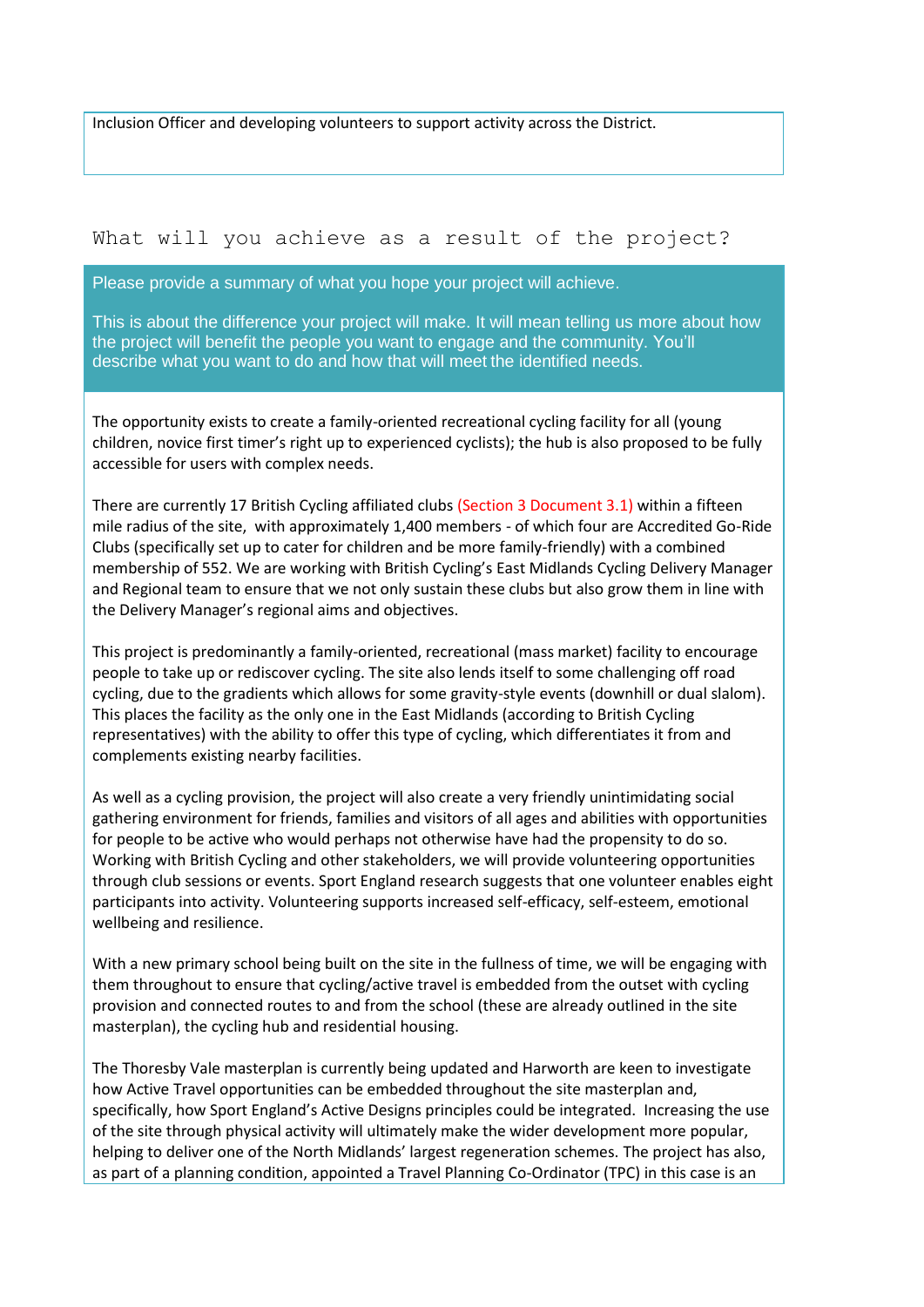organisation called Mosodi. The TPC has many different responsibilities such as; being a central point of contact for developers, residents and other stakeholders in relation to all travel planning, creating awareness to relevant stakeholders and deliver all the inherent benefits associated with a reduction in single occupancy journeys, deliver an overarching travel choices behaviour change campaign in order to encourage people to change perceptions around car use and sustainable travel; work with all stakeholders to ensure that full range of sustainable travel options are attractive and accessible including resident engagement and all the operators of the facilities on site.

Some of the specific areas of focus around Active Travel will be along the following points:

#### **Active Travel**

- Travel Welcome Packs, given to residents by the Travel Plan Manager upon occupation;
- Arrange discount for residents of any on site hire schemes and services to encourage use and to raise awareness of their provision and everything going on at the Cycling hub
- Create opportunities to incentivise both residents and other local community users to participate in activity at the Cycling Hub facilities.
- Engage with local schools and or local education authority to highlight the benefits of the opportunities at this facility in order to drive participants to site.
- Working with the appointed operator of the cycling hub (yet to be confirmed), Active 4 Today and NSDC to ensure that specific elements of the cycling development plan are fulfilled and supported such as the annual cycling festival events and sportive
- Promotional information on the benefits of walking, cycling, public transport use, and car sharing, and the social, environmental and economic costs of each mode.
- A cycle route map to key destinations, with distances and journey times. The map will also show the location of any public cycle parking facilities, the cycle hub, routes and the learn to ride area.
- Organise biannual active travel promotion events on site in conjunction with NSC, local cycling clubs, local bike shops etc to encourage cycling and create the mode as a social norm;
- Negotiate with key local small businesses to provide discounts for residents who travel to the store by sustainable modes;
- Organise and promote cycling maintenance course on site for residents run by local professional mechanic. If space is unavailable TPC will look for suitable local cycle shops;
- Encourage active travel to school and work amongst families and children through gamification challenges and provision of incentives;
- Deliver route planning sessions for residents and promote and deliver cycle training in conjunction with NSC or a local provider;
- Provide residents with discounts for local cycle shops or national organisations e.g. Evans Cycles or Decathlon on bikes, servicing and equipment.
- Liaise with housebuilders and the Developer to remove barriers to cycling within the masterplan; Removal of severances, provision of secure internal or external cycle storage at each unit etc;
- Generating a British Cycling Membership package to form part of the residential benefits package for new home owners. British Cycling have launched a Commuter Membership package and tailor something towards families to promote activity on site. This has been discussed between Chris Taylor (TPC) of Mosodi and Steve Johnson (BC Regional Delivery Manager) and is being progressed through the British Cycling Membership Team currently.

The site also falls within the proposed introduction of 5G and is a partner in this government pilot scheme. The site will potentially accommodate a 5G innovation hub within the Workshop heritage building, this site has the opportunity to be innovatively activated. Data Collection of participants through 5G tech is an attractive proposition for the collection of both quantitative and qualitative monitoring and evaluation purposes.

The project team are engaged with Ceren Clulow (Head of Digital) at Nottingham County Council and Nottingham Trent University to explore how the 5G testbed pilot can be embedded within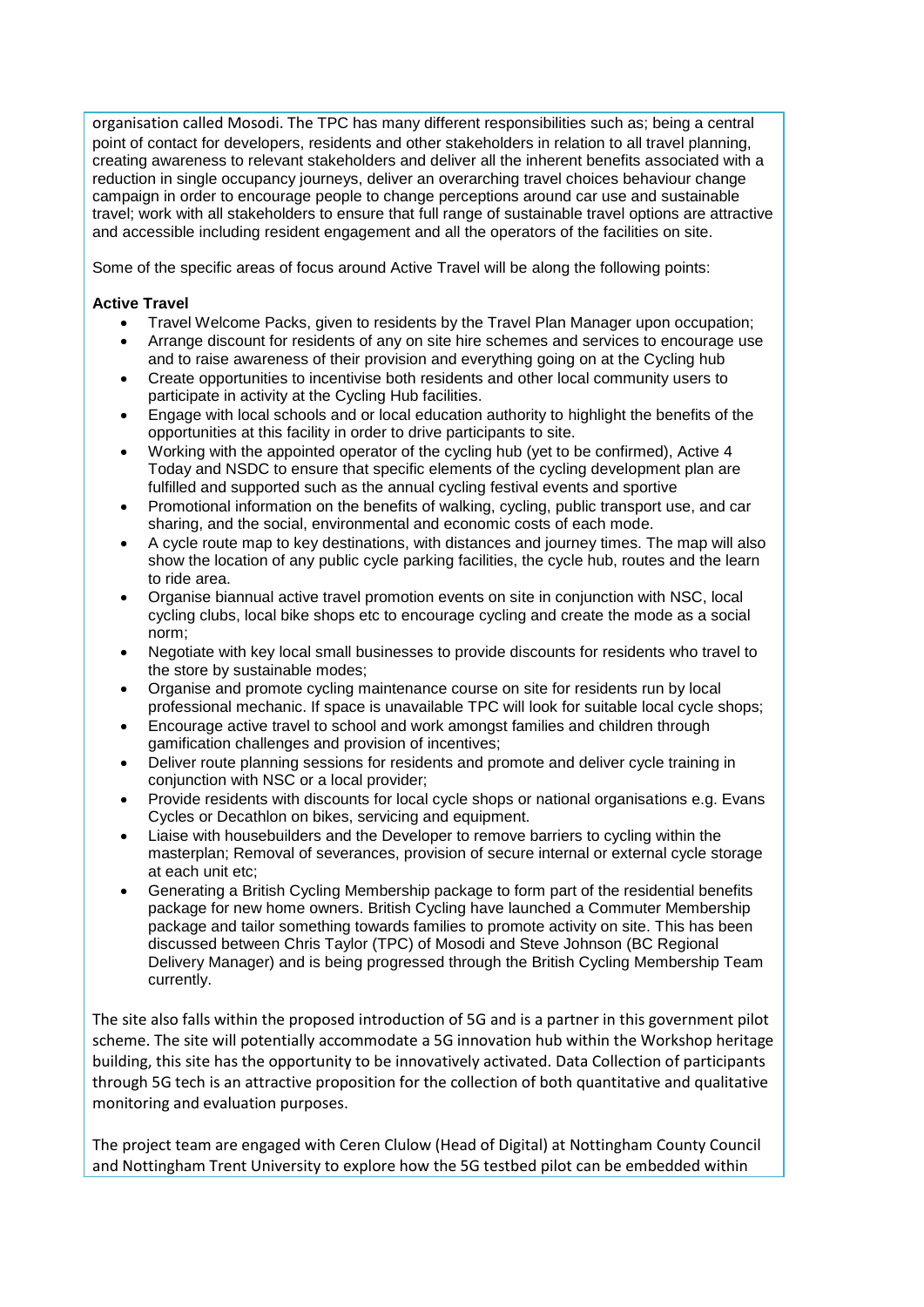this facility to assist with Data Capture and potentially in the fullness of time animating or activating the site to enhance its digital offer (Ref: Section 2 Document 2.6).

Centred around the ancient Sherwood Forest, the focus of the 5G Connected Forest project will be to explore the potential for 5G applications in the preservation of forests and their environment, and in enhancing the experience of visitors to the forest and surrounding area.

From robotic environmental management and non-intrusive live monitoring of the health of a forest, to live AR and VR experiences for visitors of all ages, and inspiring public transport users; the project will also investigate business models that can enable operators to boost rural connectivity and create innovative applications with the potential for commercial development.

Opportunities to work more closely with community amenities will help to address some of the health and wellbeing inequalities identified across the authority, referenced in the Newark & [Sherwood District Council Community Plan 2019 -](https://www.newark-sherwooddc.gov.uk/media/newarkandsherwood/imagesandfiles/strategiesandpolicies/pdfs/20190308CommunityPlan2019to23.pdf) 2023.

Should we progress to through the process then a detailed business case, cycling development plan will be made available.

As a well-known and popular recreational destination, Sherwood Forest attracts 400,000 – 500,000 people per year. Although we would not assume that the cycling facility would receive this volume of visits, certainly within its first year, it is reasonable to assume that a proportion of approximately 20% of this volume of visits would also frequent the Thoresby Vale Cycle Hub and associated facilities given its proximity and opportunities for promotion. It is worth noting that the facility will be promoted to residents and visitors through NSDC's established destination marketing programme for Visit Sherwood Forest [\(https://visitsherwoodforest.co.uk/\)](https://visitsherwoodforest.co.uk/), particularly as part of its Get Active [\(https://visitsherwoodforest.co.uk/get-active/\)](https://visitsherwoodforest.co.uk/get-active/) offer. This means it will be promoted through the destination website, social media channels and included in regional and national multi-media promotional campaigns. To take full advantage of these marketing opportunities, NSDC, Harworth and the appointed operator will work together to create an appealing attraction brand identity for the facility.

Also working with NSDC arm's length leisure charity 'Active 4 Today' (A4T) the ambition is to deliver regular activities as per some of the other facilities across the portfolio that Active 4 Today operate and therefore again Thoresby Vale will be marketed and advertised via a series of social media channels that will drive footfall and participants to site.

Active 4 Today has also supported a local Primary Academy in the development of a full size sports hall building, which is available for school use, and in partnership with A4T secured funding to open the building up to the community. The funding application to Sport England included software and court markings which would enable the building to be used by community clubs and organisations in the evenings and weekends. Now, A4T manages the administration of all the bookings as well as supporting the user groups from a sports development angle, with coaching, volunteering, club development support.

A4T sports development team provide support and officer time to a local voluntary sports forum, Newark and Sherwood Sports Council. This is a forum where all district based sports clubs can share ideas, resources and ultimately raise the profile of sport and physical activity in the district.

The work experience and VISPA volunteering schemes is a crucial tool to recruit new volunteers into sports activities both in clubs and leisure centres. This is particularly focussed on the 14+ age group, encouraging young people to get involved in volunteering in their community and gaining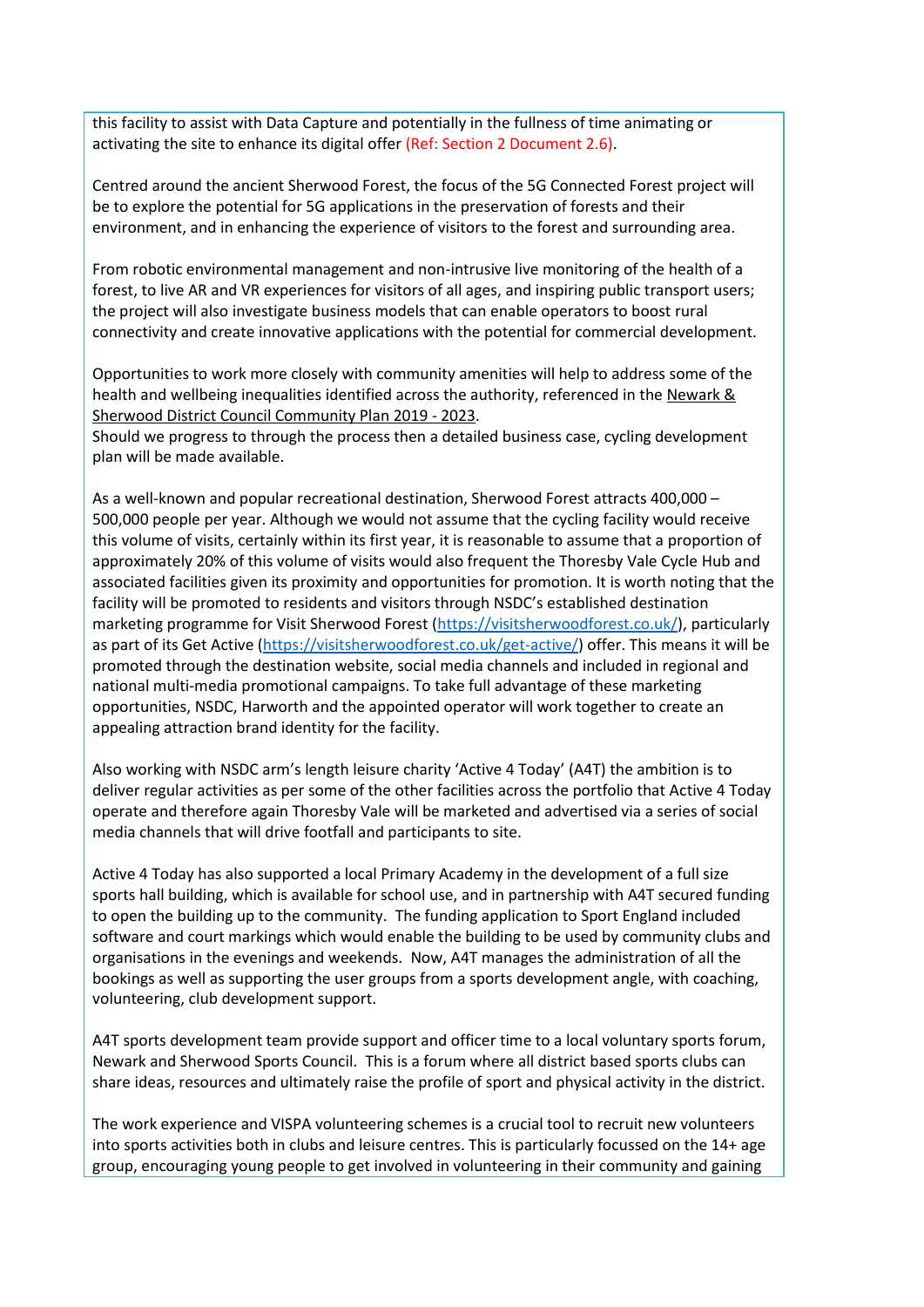valuable experience and qualifications to potentially secure a job in the sports and leisure industry.

| <b>Performance</b><br><b>Impact</b> | <b>Baseline</b> | Year 1  | Year <sub>2</sub> | Year <sub>3</sub> | Year 4  | Year 5  |
|-------------------------------------|-----------------|---------|-------------------|-------------------|---------|---------|
| <b>Participants</b>                 | n/a             | 90,488  | 95,012            | 101,663           | 111,830 | 125,249 |
| <b>Throughput</b>                   | n/a             | 137,972 | 168,832           | 202,465           | 240,683 | 283,143 |
| <b>Volunteers</b>                   | n/a             | 15      | 16                | 17                | 19      | 21      |

# How will you make it happen?

Please provide a summary of how you will manage the capital delivery and ensure the long-term objectives of the project are achieved.

This will mean explaining how you will deliver the project build as well as providing information on how the project will be able to keep going over the longer term, including how it will help to develop cycling in your community over a period of time.  

Newark and Sherwood District Council is working in partnership with Harworth Group Plc who are delivering the overall Thoresby Vale development scheme; other stakeholders include:

- British Cycling Regional Delivery Manager: to ensure that what is developed on site fits with the Regional Delivery Plan for the East Midlands. This will evolve into a more detailed Cycling Sports Development Plan as the project progresses.
- Bike Track:- The project team has also had extensive design input from recognised trail building company, Bike Track, to develop a concept design and this will continue as the project progresses. Bike Track was involved in the Award Winning (MTB Trail of the Year) Leeds Urban Bike Park project and is familiar with what we are trying to achieve at Thoresby Vale.
- Nottinghamshire County Council: Acting as adjacent land owner and highways authority, to assist in delivering the wider connection and consistent wayfinder signage.
- RSPB: Maintain and operate adjacent Sherwood Forest Country Park and Sherwood Forest Visitors Centre. The project is conducive with the district and county tourism strategy to enhance the visitor experience at Sherwood Forest and with implementing the wider connections.
- Nottinghamshire County Council and Nottingham Trent University:- 5G Connected Forest project team being led by Ceren Clulow Head of Digital at Nottinghamshire County Council.
- Active 4 Today: the arm's length leisure charity for Newark and Sherwood District Council has been extensively involved in the Cycling Development Plan and ensuring that some of the targets outlined in that document are achievable. Active 4 Today will remain engaged in this project and will review the Cycling Development Plan periodically with input from the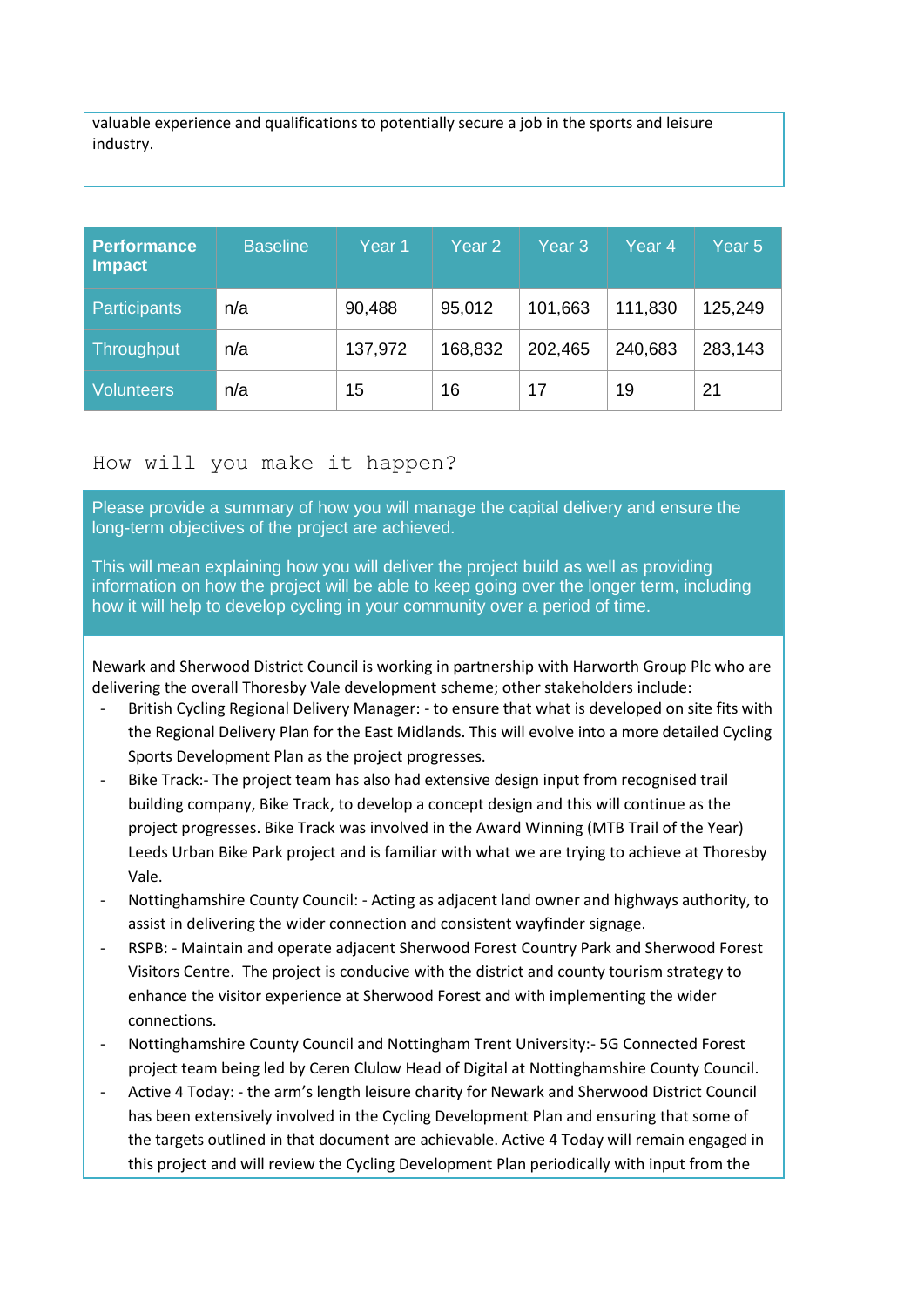Operator of the facility and indeed British Cycling's regional team.

- To date the project team have identified 4 potential operators for this facility. Two are commercially focussed, one is a leisure charity and the other is a Community Interest Company. At this stage it is envisaged that this facility will be operated similarly to the Leeds Urban Bike Park and all who have expressed an interest share this thought process. The benefits of having a more commercially focussed operator could lend itself well to the sustainability of a facility of this nature. More details around the operator can be seen in the 'Business Case' contained within section 4 of this application.
- Experience Community:- Deliver an off road disability offer. Whilst Bike Track have experience in delivering many trail centre projects nationally, the purpose of engaging with Experience Community is to specifically ensure that all facets of this project meet with the needs of the off road disability community which are imperative if the project is to be accessible to all.
- Cycling Projects:- engagement with Ian Tierney of Cycling Projects who are looking at delivering the 'Wheels for All' programme at this venue which will bolster the Cycling Sports Development plan and long term sustainability of the project.
- House Builders:- Barratt Homes and Blossom Homes are

The above identified stakeholders have and will continue to feed into the development plan and business plan which will allow us to identify the best operating model. Newark and Sherwood District Council and Harworth Group will work in partnership to continue to identify a suitable operator; we are currently in discussions with 4 potential operators. Plans will be subject to approval through Newark and Sherwood District Council's Committee process.

The wider development of Thoresby Vale is being delivered by Harworth Group PLC who has extensive experience of delivering regeneration projects of this scale and is extremely well-placed to offer guidance when necessary to ensure this project is delivered on time and on budget.

# SECTION 3 | Financial Information Summary

| <b>Total Project Cost</b>  | £1,323,873 |
|----------------------------|------------|
| <b>Award Request</b>       | £150,000   |
| <b>Partnership Funding</b> | 1,173,873  |

# Please provide details of the sources for partnership funding for your project:

| <b>Partnership funding Source</b>                                | <b>Amount</b> | <b>Cash / In-kind</b>                             | <b>Confirmed</b><br>Y/N |
|------------------------------------------------------------------|---------------|---------------------------------------------------|-------------------------|
| Harworth Group plc                                               | £1,173,873    | Direct Investment                                 | v                       |
| Harworth Group plc (Over the<br>duration of the project Harworth | £50,000       | In-kind through nil-cost<br>staffing contribution | Y                       |